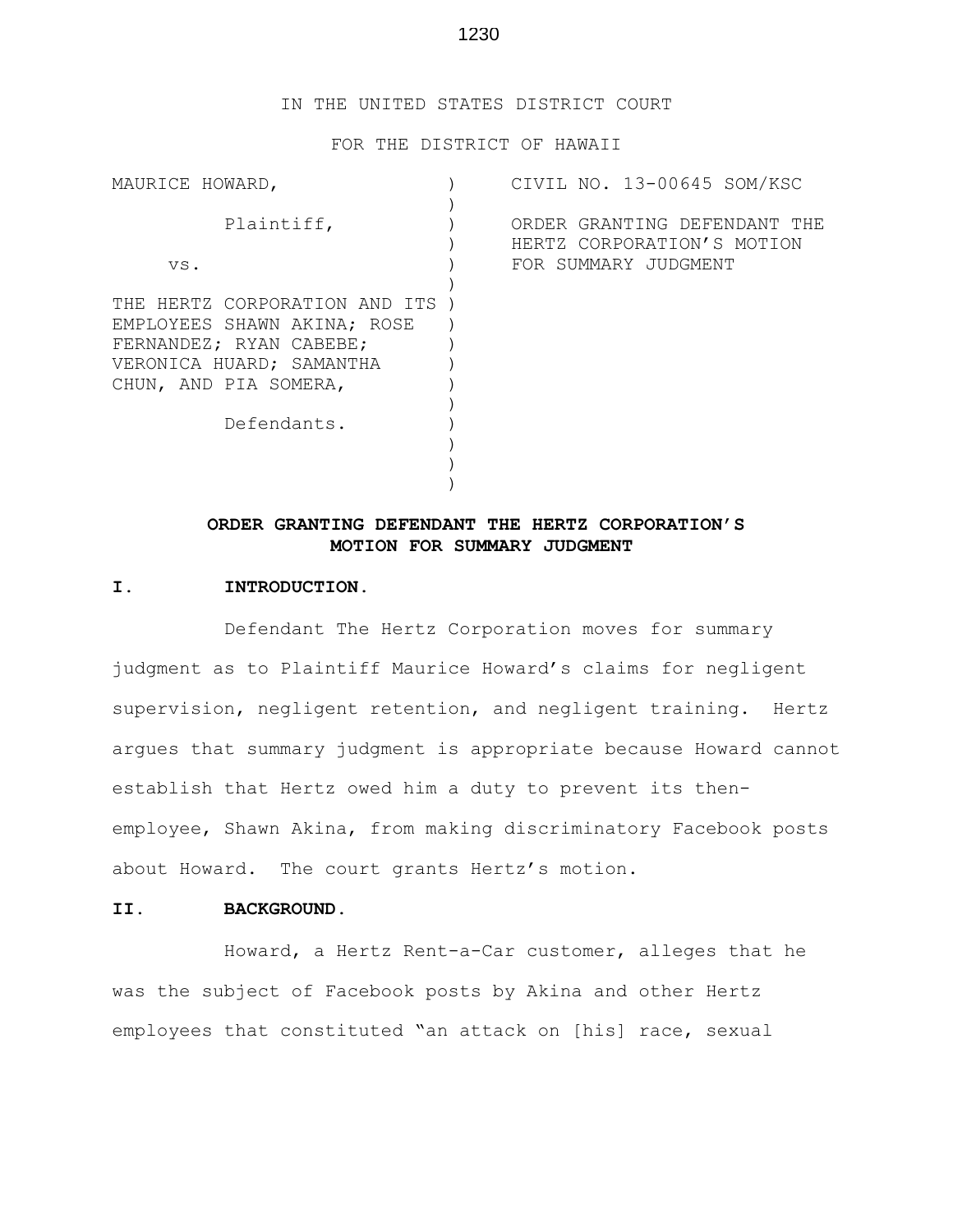orientation, and financial state and condition." See ECF No. 66, PageID # 496.

1231

On February 27, 2012, Howard had patronized Hertz's Maui Airport location, where Akina was a lot manager. See ECF No. 106-9, PageID # 989. After Akina allegedly saw Howard walking on foot near the Hertz location, he posted on his Facebook page, "I seen Maurice's bougie ass walking kahului beach road . . . nigga please!" See id. A number of Akina's Facebook "friends," including Defendants Samantha Chun, Veronica Huard, Ryan Cabebe, and Pia Somera, all Hertz employees, commented on the post. See ECF No. 18, PageID # 182. After Akina stated that Howard was "a broke ass faka who act like he get planny money," Chun posted the comment, "run that faka over!!! lol." Id. Akina added, ". . . i was tempted too, but nah, i had a white car, neva like u guys scrub da blood off." Id. Huard subsequently commented, "What no BMW for h today?", to which Akina responded, "now he knows we got mercedes, he's gunna drive those. it's too bad his CC declines all the time . . . ." Id. Cabebe posted, "Hahahaha . . . he still renting huh LOL," and Huard later commented, "No more Troy his favorite boy though! Sorry Troy!"

<sup>&</sup>lt;sup>1</sup> Howard lists "Pia Somera" as a Defendant, but also refers to her in his briefs as "Pia Somers." See ECF No. 66, PageID # 494. It appears that the Defendant's legal name is "Pia Somers," but that she used "Pia Somera" as her name on her Facebook account.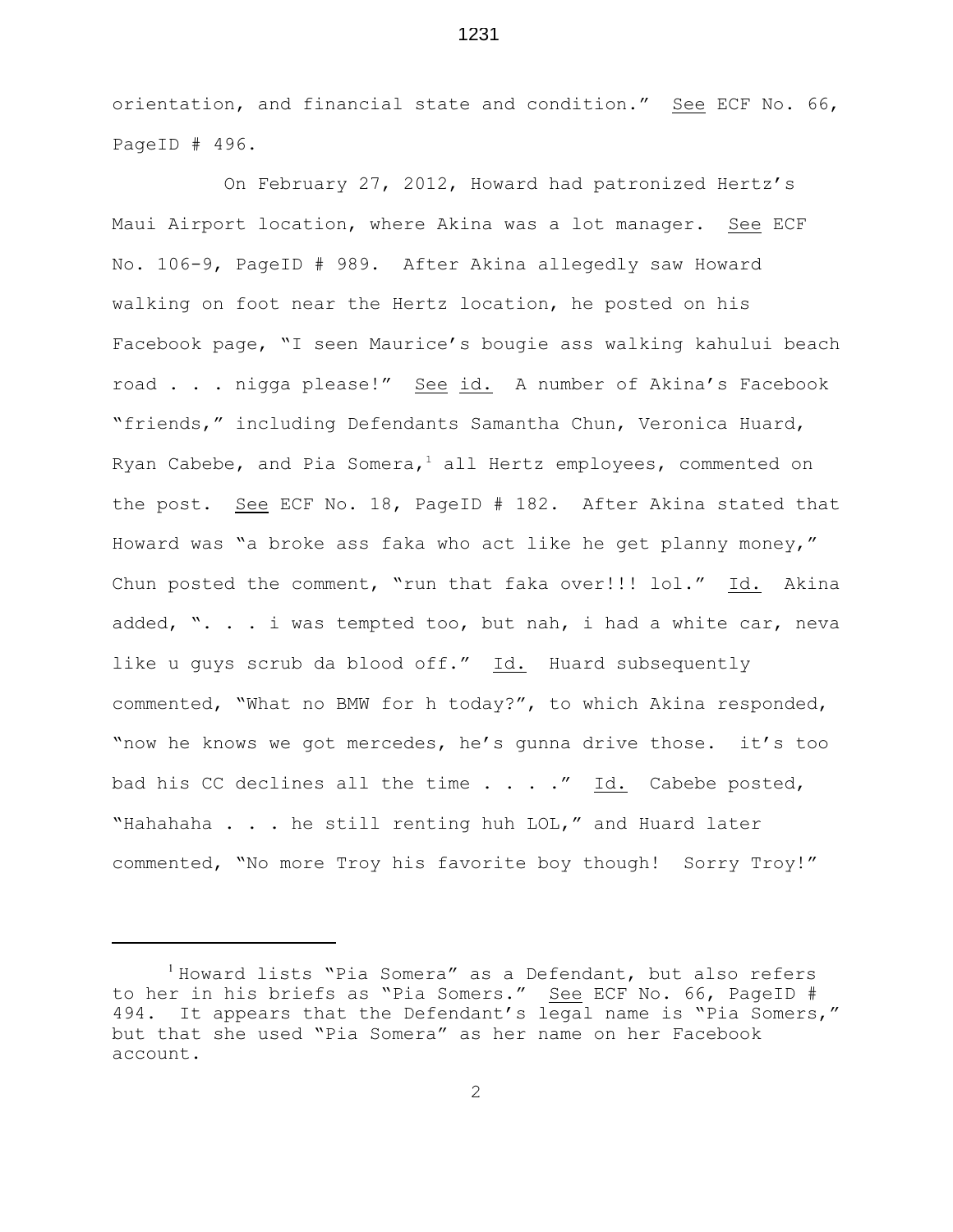Id. Somers "liked" Akina's post. See ECF No. 106-10, PageID # 992.

Tina Pomale, another Facebook "friend" of Akina's, saw the post and showed it to Howard. See ECF No. 106-6, PageID # 982. According to Howard, these comments were visible for approximately twenty-four hours before Akina removed them. See ECF No. 5, PageID # 11.

The day after the posts, Howard came to the Hertz Maui Airport location to complain about them. See ECF No. 106-9, PageID # 989. He met with Akina's supervisor, Rose Fernandez, who was not one of Akina's Facebook "friends" and had been unaware of the post. See id., PageID # 991. Fernandez reviewed the post and considered it offensive and inappropriate, as well as a violation of Hertz's corporate policy. See id., PageID # 990. Akina, Huard, Chun, and Cabebe were all subsequently terminated by Hertz or resigned as a result of the post. See id.

Fernandez had previously been notified by another employee that in 2009 or 2010 Akina had posted a Facebook comment that "made light" of her after she nearly walked into a coconut tree. See id., PageID # 877. Although she issued a verbal warning to Akina and directed him to refrain from making any Facebook posts related to Hertz, she had also considered the post to be "fairly innocuous" and nonthreatening. See id.

3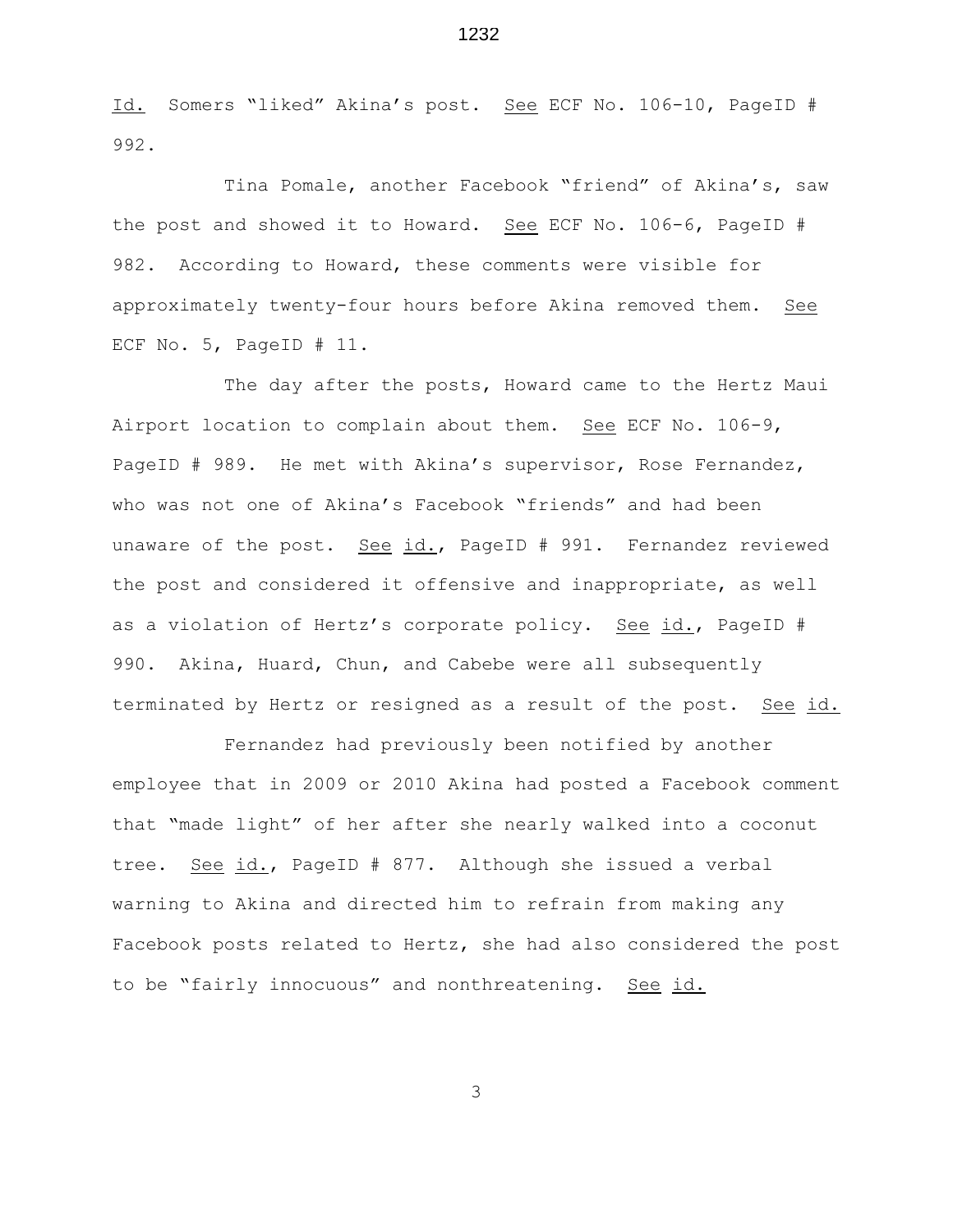In connection with the Facebook posts concerning him, Howard asserted various claims against several Hertz entities, individual Defendants Akina, Fernandez, Cabebe, Huard, Chun, and Somers, as well as Facebook Inc. See ECF No. 1. Howard alleged that he suffered posttraumatic stress disorder as a result of reading the Facebook posts, that he was forced to sell his tax preparation business, and that he was financially damaged prior to selling his business because he lost many customers as a result of Akina's posting that Howard's credit card was declined twice. See id.

On October 23, 2014, the court granted Hertz's motion to dismiss some of Howard's claims, retaining only his negligent supervision, negligent retention, and negligent training claims. See ECF No. 79, PageID # 637. The court's order also dismissed Hertz Global Holdings, Inc., Hertz Investors, Inc., and Facebook as Defendants. See ECF No. 79.

Hertz now moves for summary judgment as to Howard's remaining claims. See ECF No. 103.

#### **III. SUMMARY JUDGMENT STANDARD.**

Summary judgment shall be granted when "the movant shows that there is no genuine dispute as to any material fact and the movant is entitled to judgment as a matter of law." Fed. R. Civ. P. 56(a) (2010). See Addisu v. Fred Meyer, Inc., 198 F.3d 1130, 1134 (9th Cir. 2000). A movant must support his

4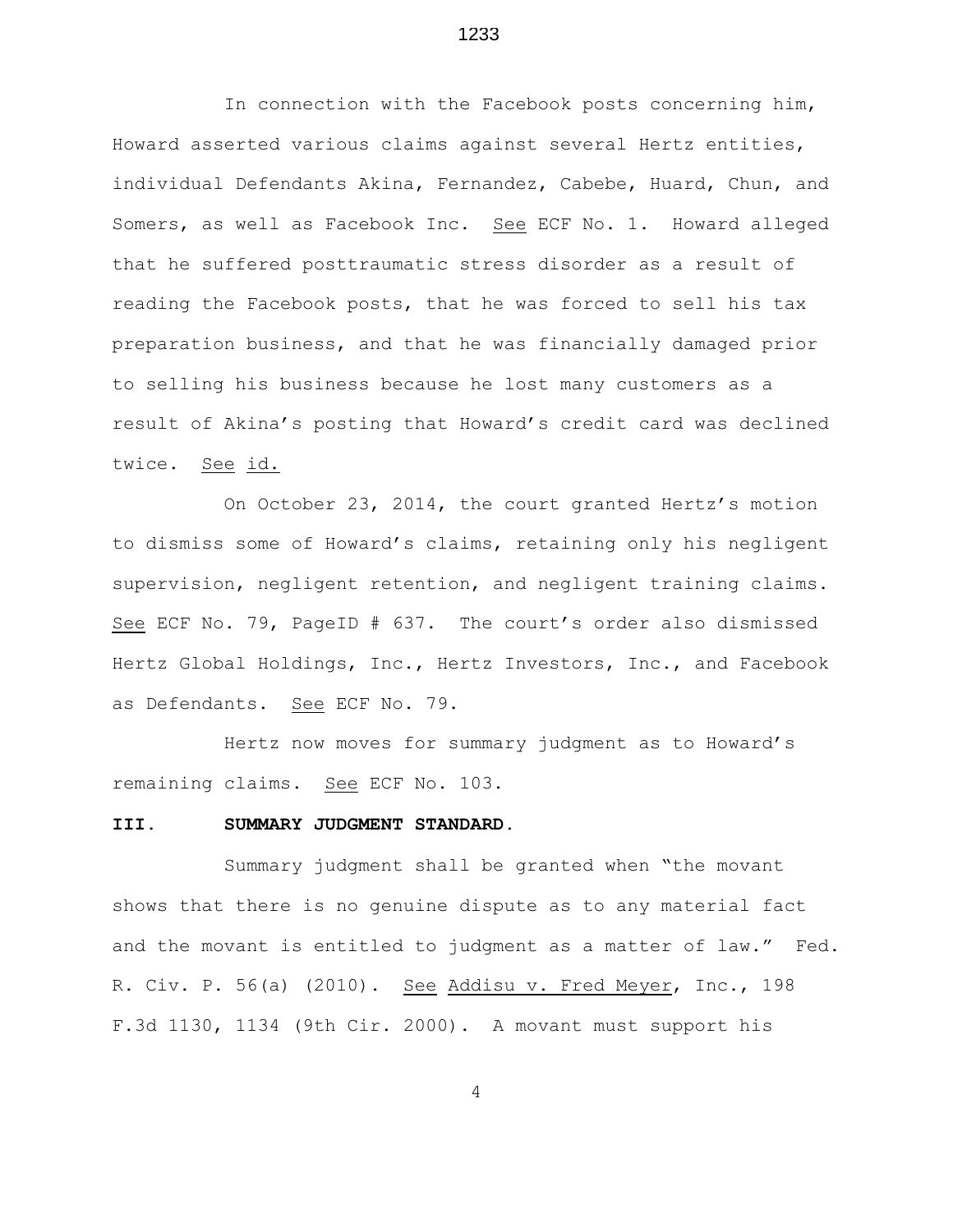position that a material fact is or is not genuinely disputed by either "citing to particular parts of materials in the record, including depositions, documents, electronically stored information, affidavits or declarations, stipulations (including those made for the purposes of the motion only), admissions, interrogatory answers, or other materials"; or "showing that the materials cited do not establish the absence or presence of a genuine dispute, or that an adverse party cannot produce admissible evidence to support the fact." Fed. R. Civ. P. 56(c). One of the principal purposes of summary judgment is to identify and dispose of factually unsupported claims and defenses. Celotex Corp. v. Catrett, 477 U.S. 317, 323–24 (1986). Summary judgment must be granted against a party that fails to demonstrate facts to establish what will be an essential element at trial. See id. at 323. A moving party without the ultimate burden of persuasion at trial--usually, but not always, the defendant--has both the initial burden of production and the ultimate burden of persuasion on a motion for summary judgment. Nissan Fire & Marine Ins. Co. v. Fritz Cos., 210 F.3d 1099, 1102 (9th Cir. 2000).

The burden initially falls on the moving party to identify for the court those "portions of the materials on file that it believes demonstrate the absence of any genuine issue of material fact." T.W. Elec. Serv., Inc. v. Pac. Elec. Contractors

5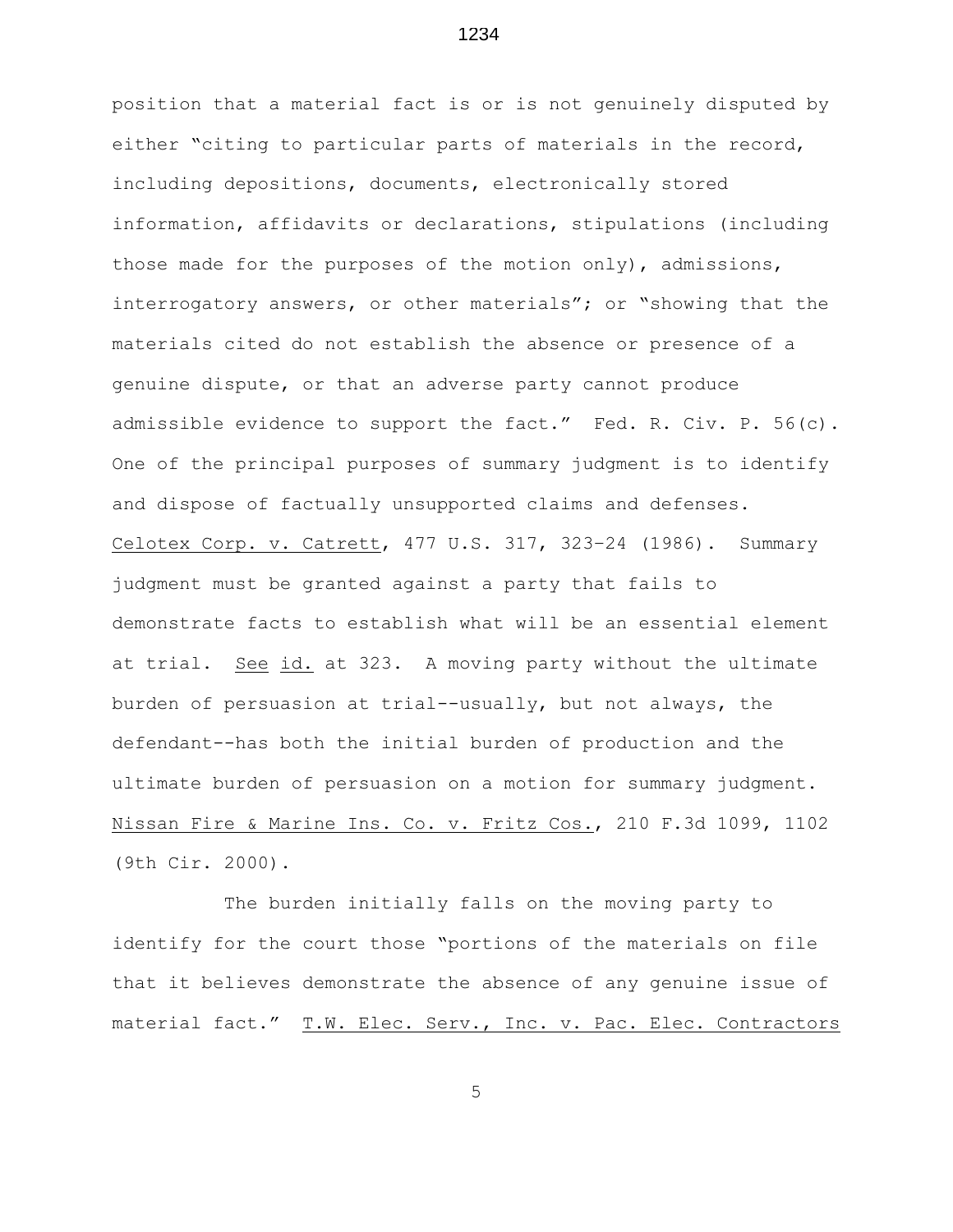Ass'n, 809 F.2d 626, 630 (9th Cir. 1987) (citing Celotex Corp., 477 U.S. at 323). "When the moving party has carried its burden under Rule  $56(c)$ , its opponent must do more than simply show that there is some metaphysical doubt as to the material facts." Matsushita Elec. Indus. Co. v. Zenith Radio Corp., 475 U.S. 574, 586 (1986) (footnote omitted).

The nonmoving party must set forth specific facts showing that there is a genuine issue for trial. T.W. Elec. Serv., Inc., 809 F.2d at 630. At least some "'significant probative evidence tending to support the complaint'" must be produced. Id. (quoting First Nat'l Bank of Ariz. v. Cities Serv. Co., 391 U.S. 253, 290 (1968)). See Addisu, 198 F.3d at 1134 ("A scintilla of evidence or evidence that is merely colorable or not significantly probative does not present a genuine issue of material fact."). "[I]f the factual context makes the non-moving party's claim implausible, that party must come forward with more persuasive evidence than would otherwise be necessary to show that there is a genuine issue for trial." Cal. Arch'l Bldg. Prods., Inc. v. Franciscan Ceramics, Inc., 818 F.2d 1466, 1468 (9th Cir. 1987) (citing Matsushita Elec. Indus. Co., 475 U.S. at 587). Accord Addisu, 198 F.3d at 1134 ("There must be enough doubt for a 'reasonable trier of fact' to find for plaintiffs in order to defeat the summary judgment motion.").

6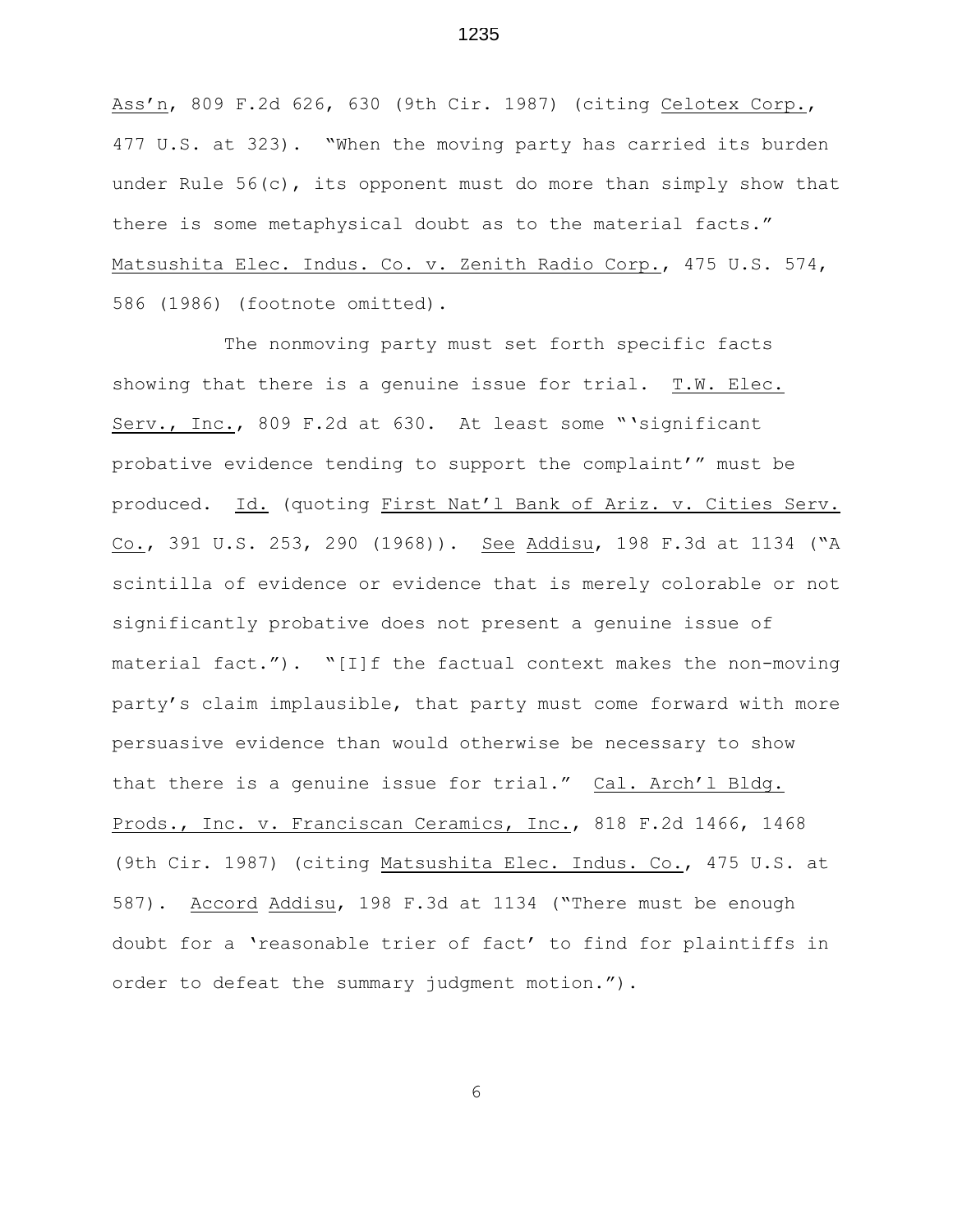All evidence and inferences must be construed in the light most favorable to the nonmoving party. T.W. Elec. Serv., Inc., 809 F.2d at 631. Inferences may be drawn from underlying facts not in dispute, as well as from disputed facts that the judge is required to resolve in favor of the nonmoving party. Id. When "direct evidence" produced by the moving party conflicts with "direct evidence" produced by the party opposing summary judgment, "the judge must assume the truth of the evidence set forth by the nonmoving party with respect to that fact." Id.

### **IV. ANALYSIS.**

Howard's claims for negligent supervision, negligent retention, and negligent training require him to establish the typical negligence factors: 1) duty, 2) breach of duty, 3) causation, and 4) damages. Howard's failure to establish the duty element is fatal to each claim.

Under Hawaii law, "it is fundamental that a negligence action lies only where there is a duty owed by the defendant to the plaintiff." Pulawa v. GTE Hawaiian Tel, 112 Haw. 3, 11, 143 P.3d 1205, 1213 (2006) (quoting Bidar v. Amfac, Inc., 66 Haw. 547, 551, 669 P.2d 154, 159 (1983) (brackets in the original) (citations and quotation marks omitted)). "The question of whether one owes a duty to another must be decided on a case-by-case basis," with the pivotal issue being foreseeability.

7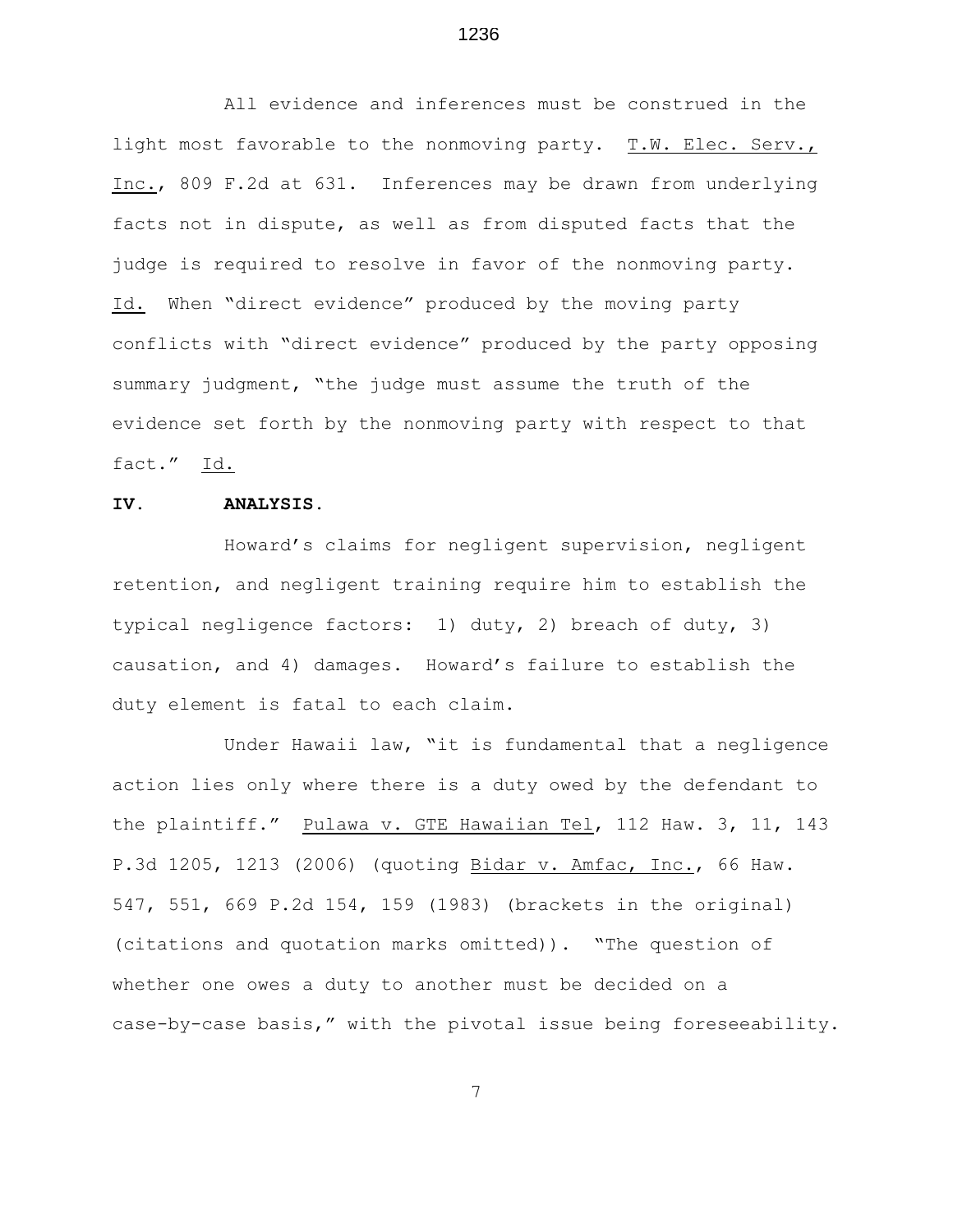Pulawa, 112 Haw. at 12, 143 P.3d at 1214 (citation omitted). As the Hawaii Supreme Court explained in Pulawa,

> a defendant's liability for failing to adhere to the requisite standard of care is limited by the proposition that the defendant's obligation to refrain from particular conduct or, as the circumstances may warrant, to take whatever affirmative steps are reasonable to protect another is owed only to those who are foreseeably endangered by the conduct and only with respect to those risks or hazards whose likelihood made the conduct or omission unreasonably dangerous.

Id. (brackets and emphasis omitted) (quoting Doe Parents No. 1 v. State Dep't of Educ., 100 Haw. 34, 72, 58 P.3d 545, 583 (2002)). "Thus, if it is not reasonably foreseeable that the particular plaintiff will be injured if the expected harm in fact occurs, the defendant does not owe that plaintiff a duty reasonably to prevent the expected harm." Pulawa, 112 Haw. at 12, 143 P.3d at 1214 (quoting Doe Parents, 100 Haw. at 72, 58 P.3d at 583).

Furthermore, "a defendant owes a duty of care only to those who are foreseeably endangered by the conduct and only with respect to those risks or hazards whose likelihood made the conduct unreasonably dangerous." Janssen v. Am. Hawai'i Cruises, Inc., 69 Haw. 31, 34, 731 P.2d 163, 166 (1987) (internal quotation marks and citations omitted). "It does not mean foreseeability of any harm whatsoever, and it is not sufficient that injury is merely possible." Pulawa, 112 Haw. at 12, 143 P.3d at 1214 (quotation marks omitted) (quoting Henderson v.

1237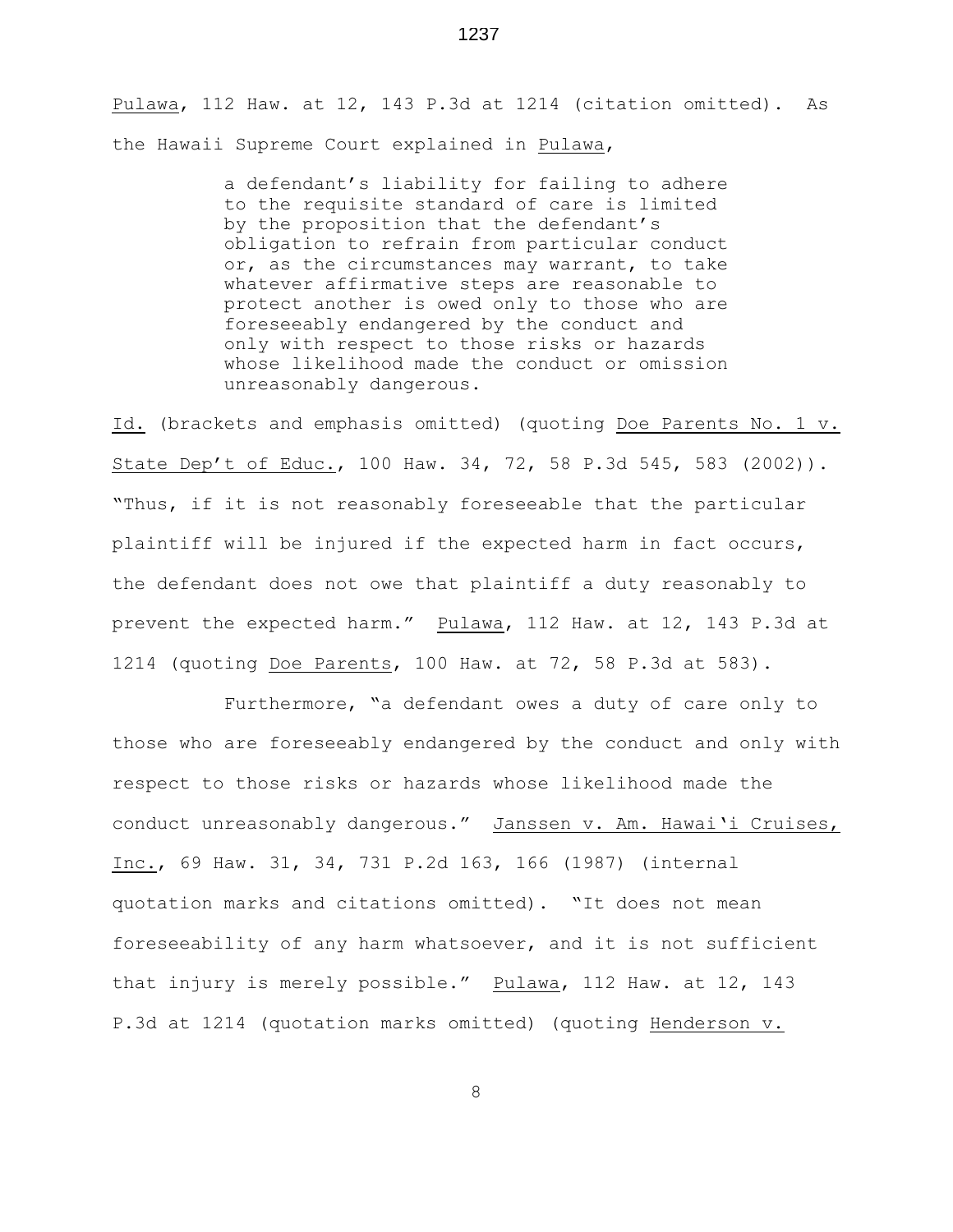Prof'l Coatings Corp., 72 Haw. 387, 395, 819 P.2d 84, 90 (1991)); see also Pulawa, 112 Haw. at 14, 143 P.3d at 1216 (rejecting plaintiffs' argument that "the precise manner of the injury or the specific harm or consequence of the negligence need not be foreseeable" (brackets and quotation marks omitted)).

#### **A. Negligent Supervision and Negligent Retention.**

With respect to the negligent supervision and negligent retention claims, Howard contends that Hertz owed him and other customers a duty of care to prevent Akina from posting harmful social media content at work. See ECF No. 106, PageID # 942. The parties acknowledge that, whether Hertz foresaw or should have foreseen the danger to Howard is a matter that must be viewed from the perspective of Fernandez, Akina's supervisor. See id., PageID #s 942-55; ECF No. 103-1, PageID #s 745-54.

Howard argues that Fernandez should have foreseen the harm he suffered because she was aware of a prior, "nasty and demeaning" post that Akina had made about another Hertz customer. See ECF No. 106, PageID # 943.

To satisfy its initial burden as a movant under Rule 56(c), Hertz presents specific evidence that Fernandez was unaware of any prior posts Akina may have made about a customer. See ECF No. 103-1, PageID # 736. Hertz points to Fernandez's declaration, which states, "Before February 28, 2012, I had no reason to anticipate that Akina would make the kind of Facebook

9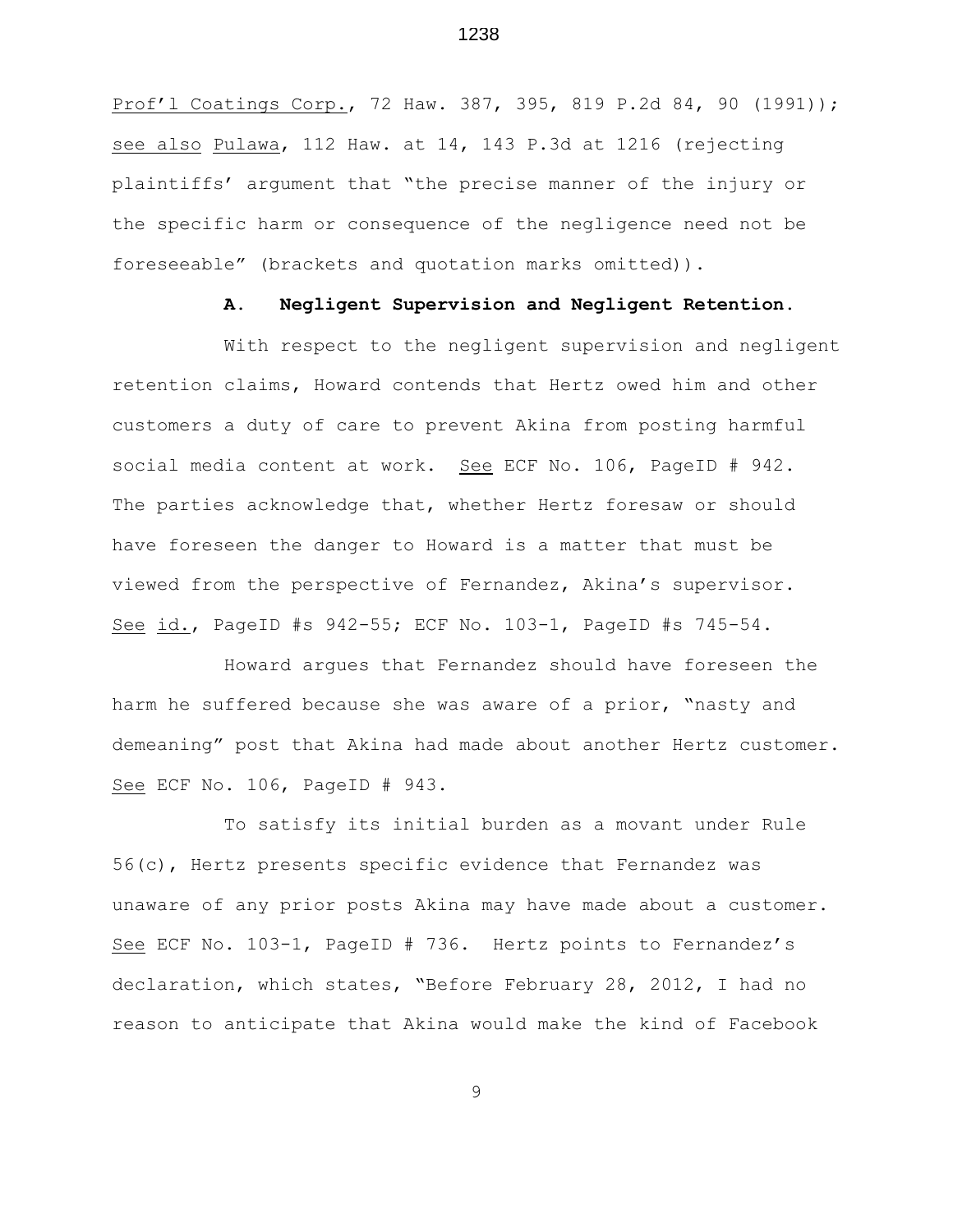post or comments that he made about Howard." ECF No. 106-9, PageID # 991. Fernandez also states, "At no point was I informed or [did I] learn of any other Akina posts regarding Hertz, its employees, or its customers, with the exception of the post regarding Howard that Howard showed me on February 28, 2012" and Akina's post about her in 2009 or 2010. Id.

Hertz also contends that none of the evidence cited by Howard to show that Fernandez knew, or had reason to know, of this prior post, actually accomplishes that task. See ECF No. 110, PageID #s 1030-31. This court agrees. Although Howard offers evidence of the prior post about a customer, see ECF No. 106-2, PageID # 958, critically, none of the individuals Howard relies on in that regard suggests that the prior post was brought to Fernandez's attention before Akina posted his comments about Howard. Faaniniva Bermudez, who notified Fernandez about the Akina post that made light of Fernandez, testified that she never notified Fernandez about any prior posts Akina had made about customers and was not even aware of such prior posts. See ECF No. 106-7, PageID # 984 (Q:  $\ldots$  . you don't have any memory of any other Facebook posts of Akina that you discussed with Ms. Fernandez other than the tree post we've talked about? A: I believe so, yes."). Pomale, the person who informed Howard of Akina's post about him, acknowledged in a declaration that she "did not speak or otherwise communicate with any manager or

1239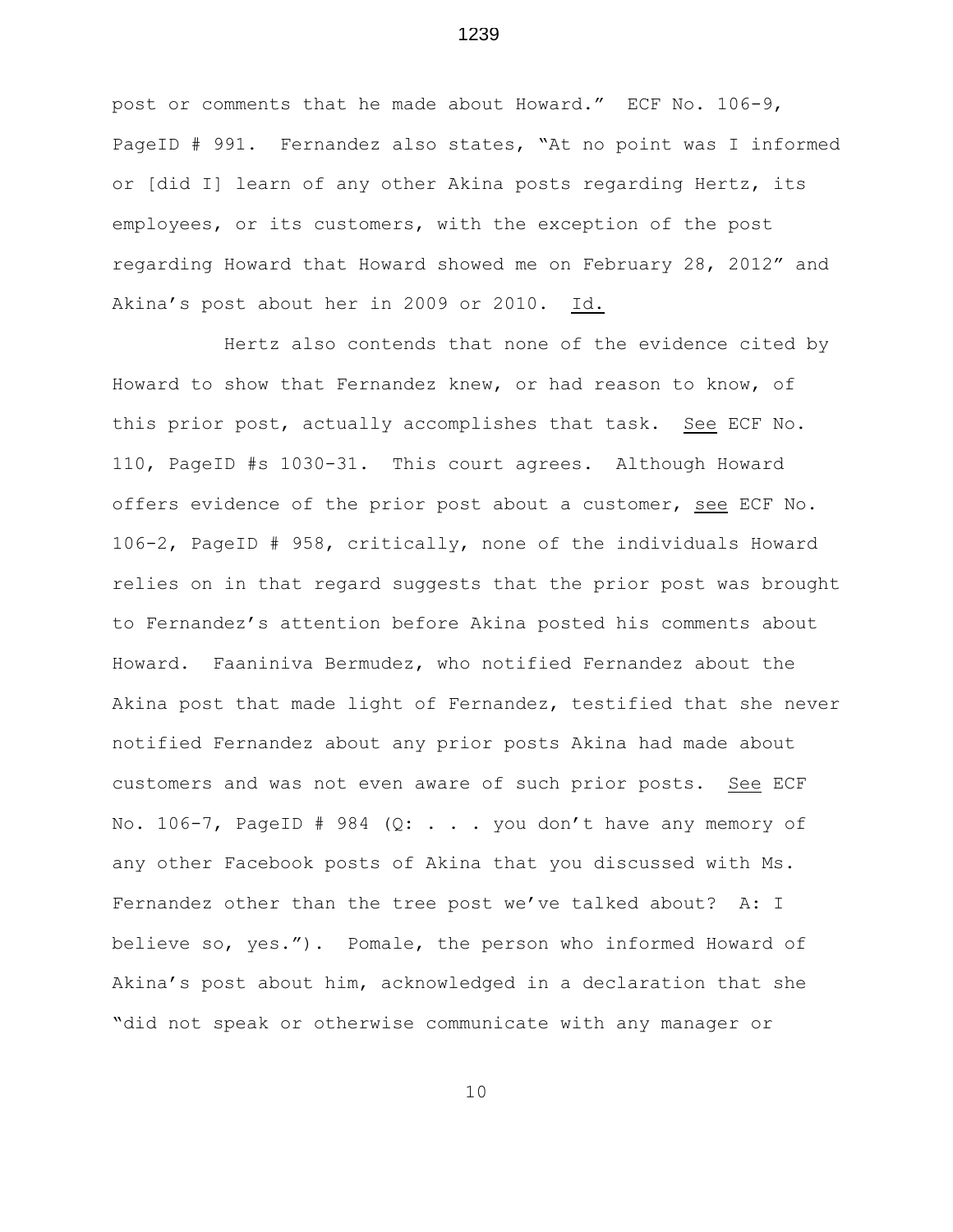supervisor at Hertz at any time about anything that Akina posted or said in a comment on Facebook." ECF No. 106-6, PageID # 982. Nor does Howard's own declaration contain any statements showing that Fernandez knew of Akina's prior customer post.

Howard, unable to offer direct evidence that Fernandez was aware of the prior customer post, instead arques that "the evidence suggests that it was likely [Fernandez] did know because employees did." ECF No. 106, PageID # 943. Howard adds that Fernandez's knowledge is evidenced by Pomale's statement that "I also seem to recall hearing people who worked at the Hertz Airport location knew about it, that Akina had posted negatively about a customer." ECF No. 106-2, PageID # 958. Pomale says nothing specific about what Fernandez knew.

Although Howard is entitled to all reasonable inferences as the nonmovant at summary judgment, see, e.g., T.W. Elec. Serv., Inc., 809 F.2d at 631, it is not reasonable to infer on this record that Fernandez knew about the prior post just because other employees did. The record is replete with evidence that employees like Pomale, Chun, Huard, Cabebe, and Bermudez knew about Akina's posts because, as his Facebook "friends," they had direct access to his posts. See ECF No. 106-9, PageID # 990; Page ID # 984  $(Q: . . . at that time were you friends with Shawn)$ Akina on Facebook? A: Yes. Q: Okay. So if he posted something . . . A: I would be able–yes. Q: You'd be able to see it? A:

11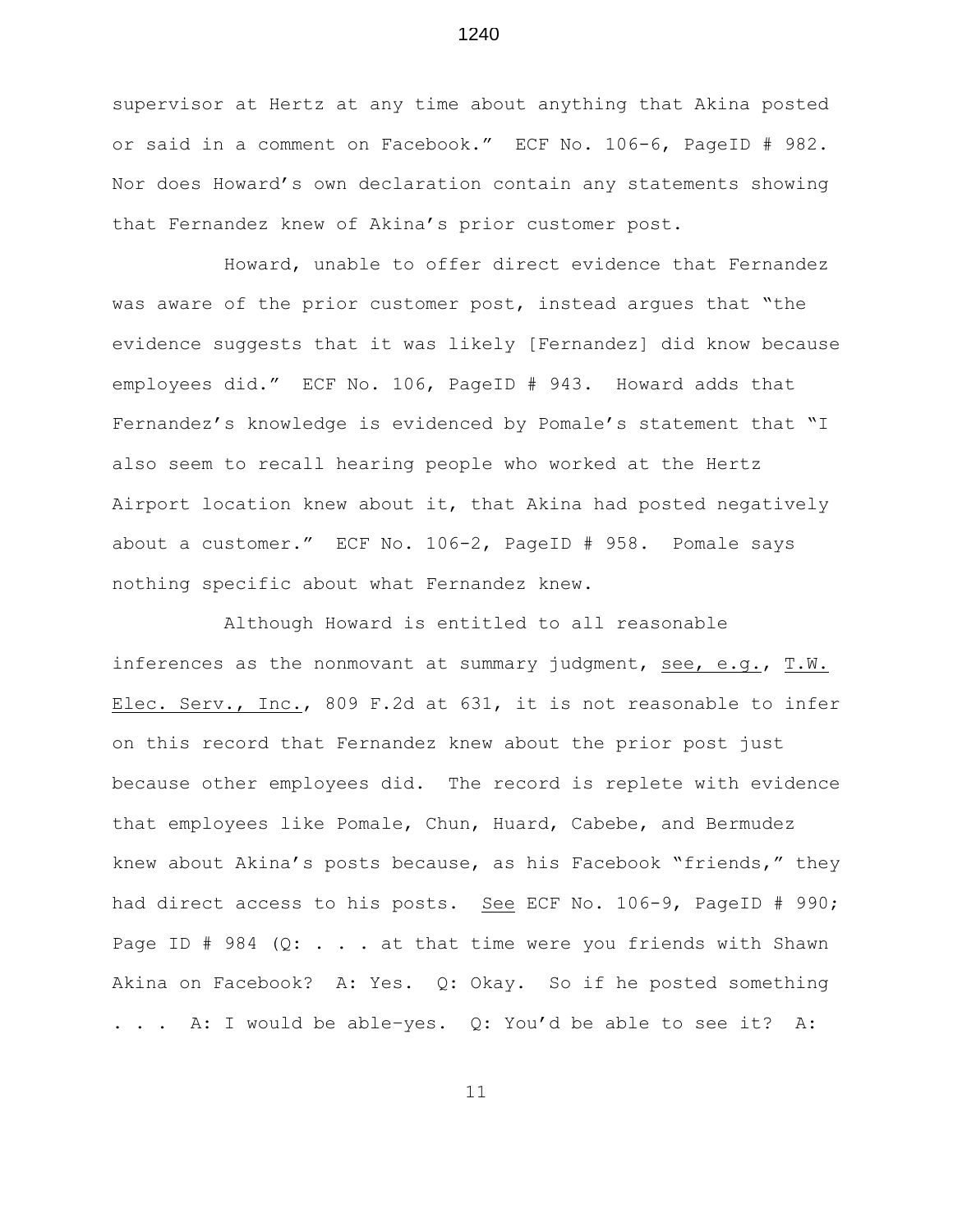Yes." (ellipses in the original)); ECF No. 104-7, PageID # 906. Fernandez, by contrast, had no Facebook account and could not view Akina's posts on her own. See ECF No. 104-5, PageID # 878 ("I did not have a personal Facebook account at any time while I was the Maui Airport Manager"). That some of Akina's peers knew of his alleged posts about customers does not create a genuine issue of material fact as to whether Fernandez, his supervisor, also knew of such posts.

Howard also contends that the harm he suffered was foreseeable to Fernandez, given her awareness of a prior post Akina had made about her. See ECF No. 106, PageID # 943. This argument is unpersuasive. Akina's prior post involved his observation that Fernandez had absent-mindedly almost walked into a coconut tree. See ECF No. 104-5, PageID # 877. Fernandez unsurprisingly considered the post to be "fairly innocuous," rather than "threatening any harm to [her], or containing any comments about race or sexual orientation." Id. That post was in 2009 or 2010, and Fernandez had counseled Akina at that time that "he must not post anything on Facebook regarding Hertz." He told her that "he understood and would not make any such Facebook posts in the future." Id., PageID #s 877-78. However imprudent the prior post may have been, its content gives no indication that Akina would later make a racist, homophobic, or threatening post about a customer, or that he would post financial nonpublic

12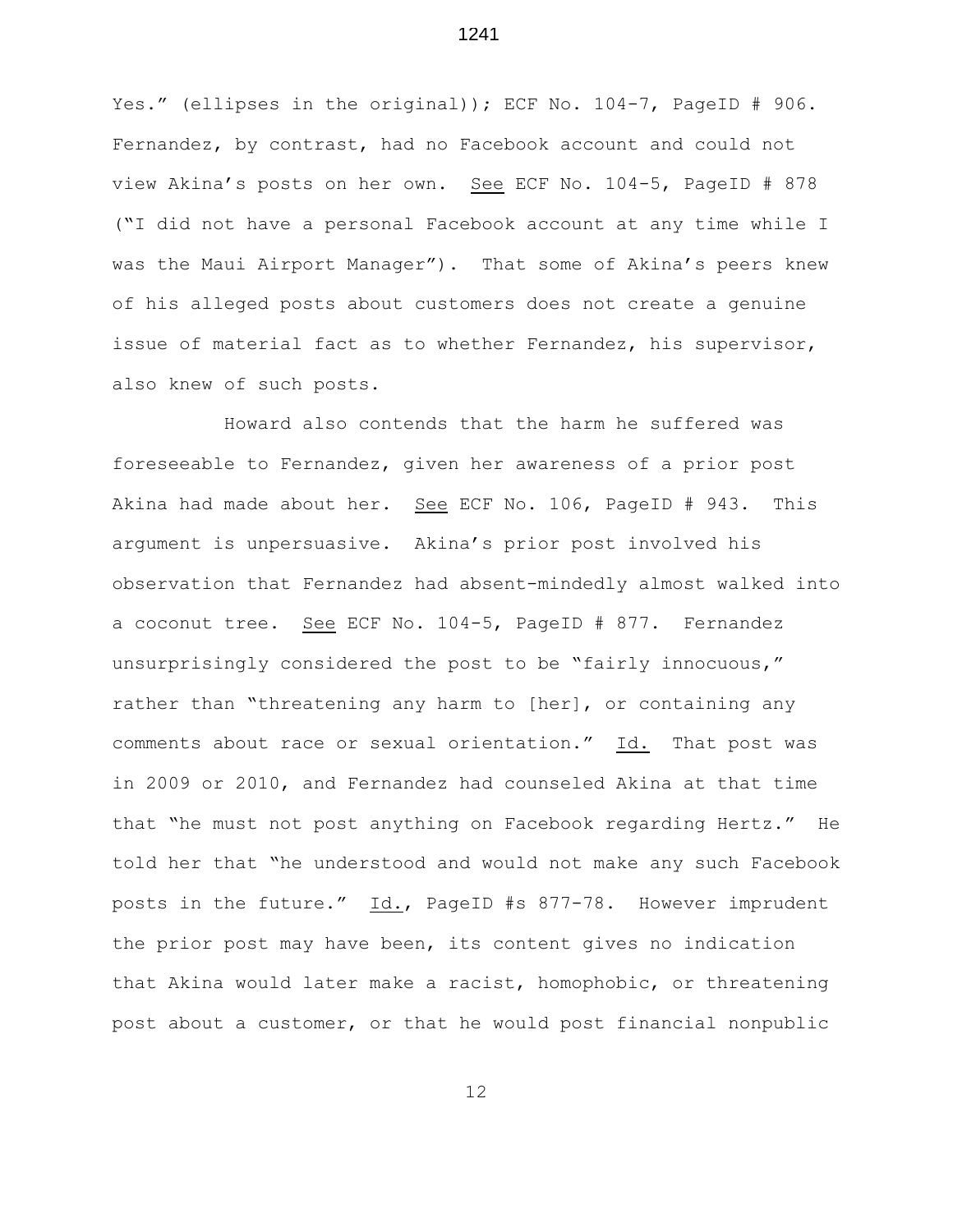information about a customer. Two or three years elapsed between the post about the tree and the post about Howard, making the likelihood of Akina's offensive post about Howard difficult to foresee. The post about the tree did not give rise to a duty on Hertz's part to prevent the harm that eventually occurred.

Akina's post, and many of the follow-up comments, were indisputably despicable. The statements on Facebook included confidential financial information, made light of violence, used a racist term, and ridiculed Howard's sexual orientation. None of this was lost on Fernandez and Hertz, who responded by disciplining those involved. Akina, Huard, Chun, and Cabebe were either terminated by Hertz or resigned. See ECF No. 106-9, PageID # 991. That said, Howard has not demonstrated the existence of a genuine issue of material fact that Fernandez or Hertz foresaw or should have foreseen the danger posed by Akina and should have been more closely supervising his Facebook use earlier or should have fired him earlier.

Hertz did have a handbook that addressed safeguarding customer information. See ECF No. 106-11, PageID # 1003. The handbook included a discussion of employment practices of nondiscrimination and a lack of tolerance for violence. See id., PageID #s 1004. While Hertz therefore could be said to have recognized these dangers, the law does not impose strict

13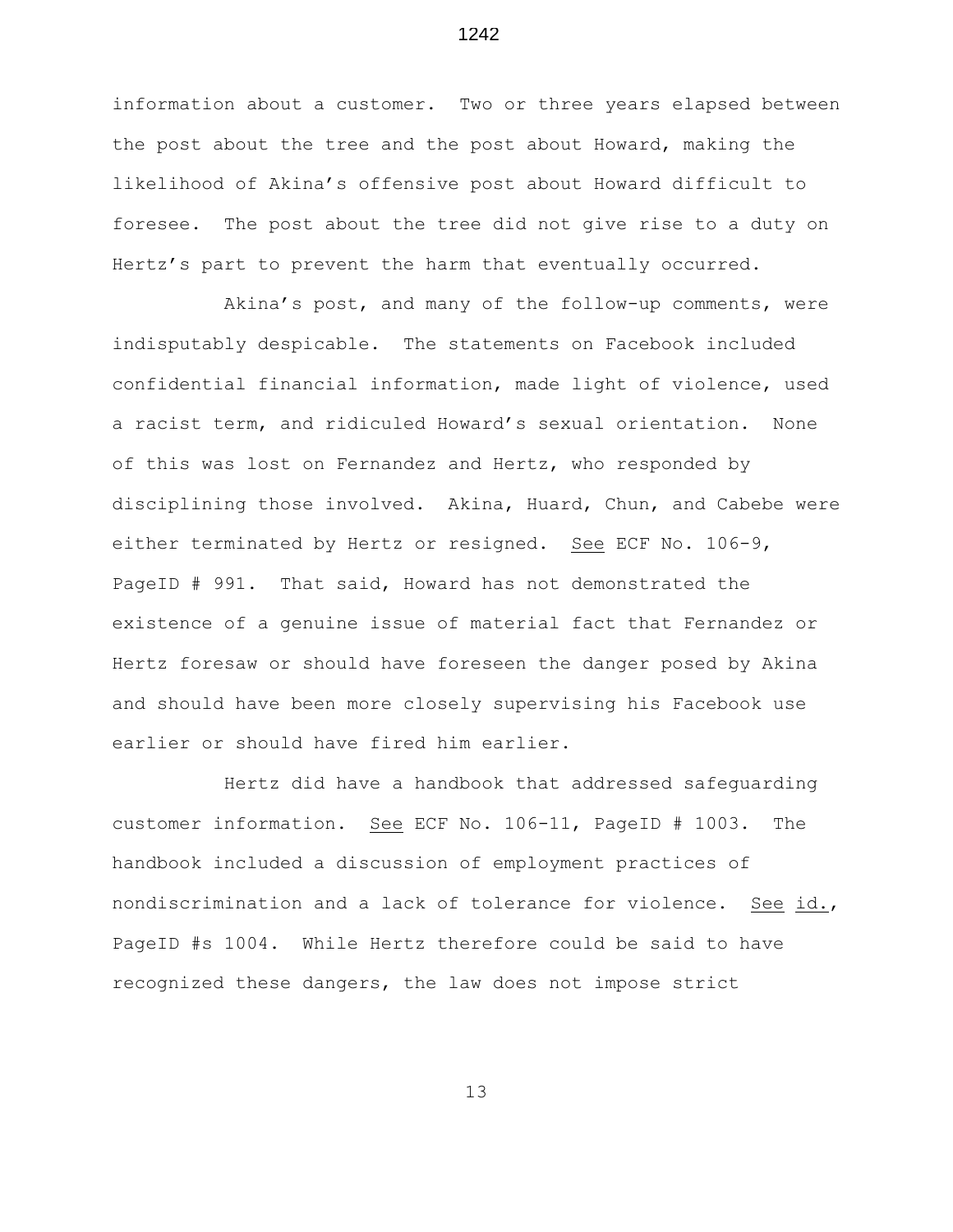liability on an employer every time an employee steps out of line.

For Howard to establish a tort duty under Hawaii law, it is not enough to point to the handbook as evidence that Hertz foresaw the danger of disclosing private customer information. Hawaii's courts have made clear, "The concept of 'duty,' however, involves more than mere foreseeability of harm." Pulawa, 112 Haw. at 13, 143 P.3d at 1215 (brackets omitted) (Taylor–Rice v. State, 91 Haw. 60, 71–72, 979 P.2d 1086, 1097–98 (1999)); Crivello v. Cnty. of Hawaii, No. 29502, 2011 WL 39082, at  $*4$  (Ct. App. Jan. 6, 2011). "The imposition of a duty rests not only on the concept of foreseeability, but on policy considerations." Crivello, 2011 WL 39082, at \*5 (citation omitted). Those considerations include "the policy of preventing harm, the extent of the burden to the defendants and consequences to the community of imposing a duty to exercise care with resulting liability for breach, and the availability, cost, and prevalence of insurance for the risk involved." Pulawa, 112 Haw. at 12, 143 P.3d at 1214.

For claims of negligent supervision and negligent retention, the relevant inquiry is whether the employer knew or should have known of the danger posed by the particular employee who caused the injury. See, e.g., Henderson v. Prof'l Coatings Corp., 72 Haw. 387, 397, 819 P.2d 84, 91 (1991); Abraham v. S. E.

14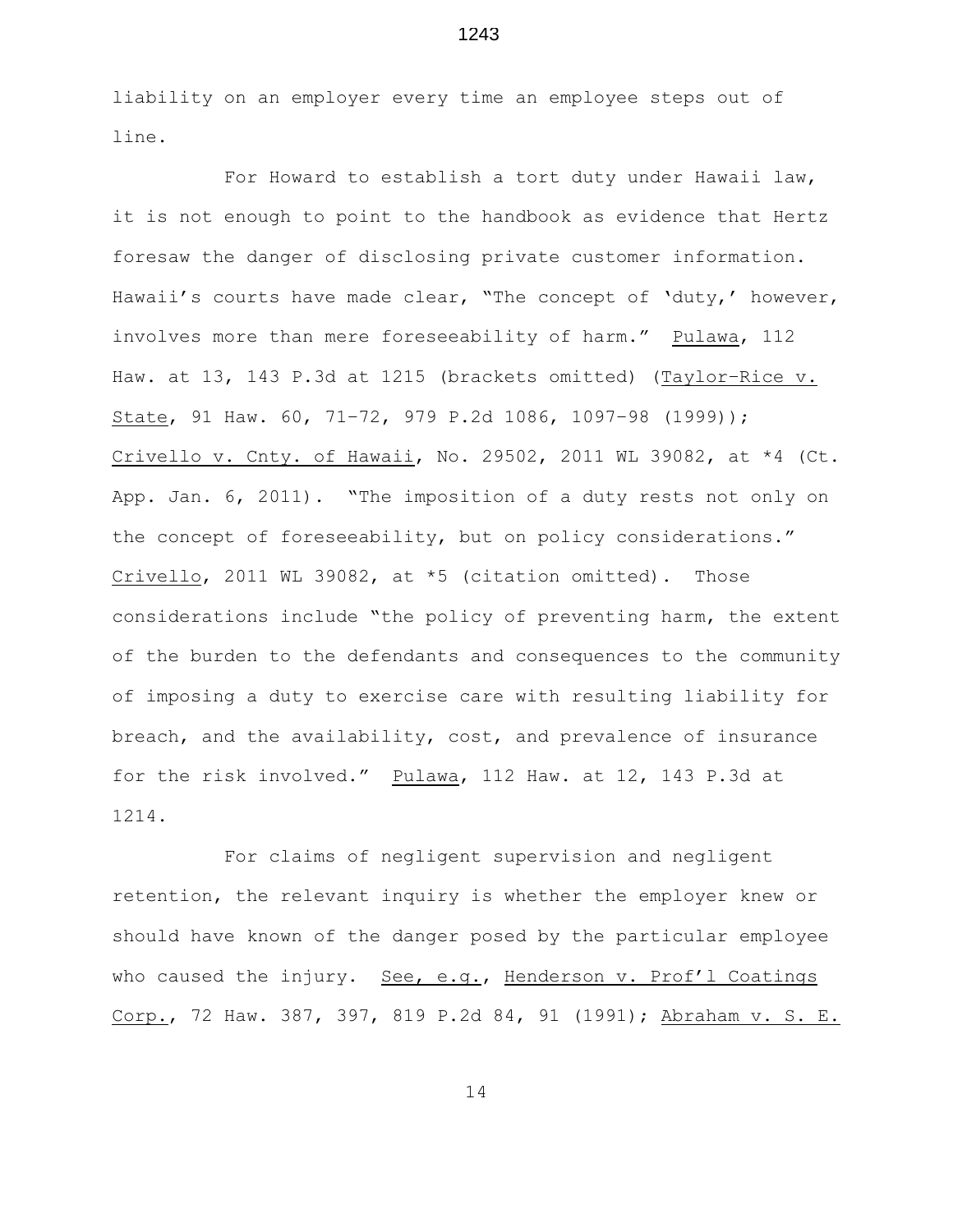Onorato Garages, 50 Haw. 628, 632, 446 P.2d 821, 825 (1968) ("In order to recover on the theory of negligent promotion there must be a showing that the employer knew or should have known that the employee was incompetent or unfit to perform the job to which he was promoted."). Hawaii's courts have attempted to ensure a "reasonable and proper limitation of the scope of duty of care, [such that an employer would not] be confronted with an unmanageable, unbearable and totally unpredictable liability." See Janssen, 69 Haw. at 35, 731 P.2d at 166.

Suppose, for example, that an employer knew that one of its employees once used a work phone to make fun of a co-worker. If that employee, with no history of discriminatory behavior, one day got upset at a customer and berated him over the phone in a racially offensive manner, Hawaii law would not deem the employer liable for the customer's injury just because the employer knew the employee had once used the phone in an unrelated way or because the employer knew generally that employees might one day misuse the phone in other ways.

The court is not, of course, suggesting that Hertz is liable only if it knew or should have known of the precise nature of the statements Akina made. The court is saying instead that Hertz's acknowledgment of possible dangers in its handbook does not suffice by itself to establish a duty of care running from Hertz to Howard. It is reasonable and proper for employers to

1244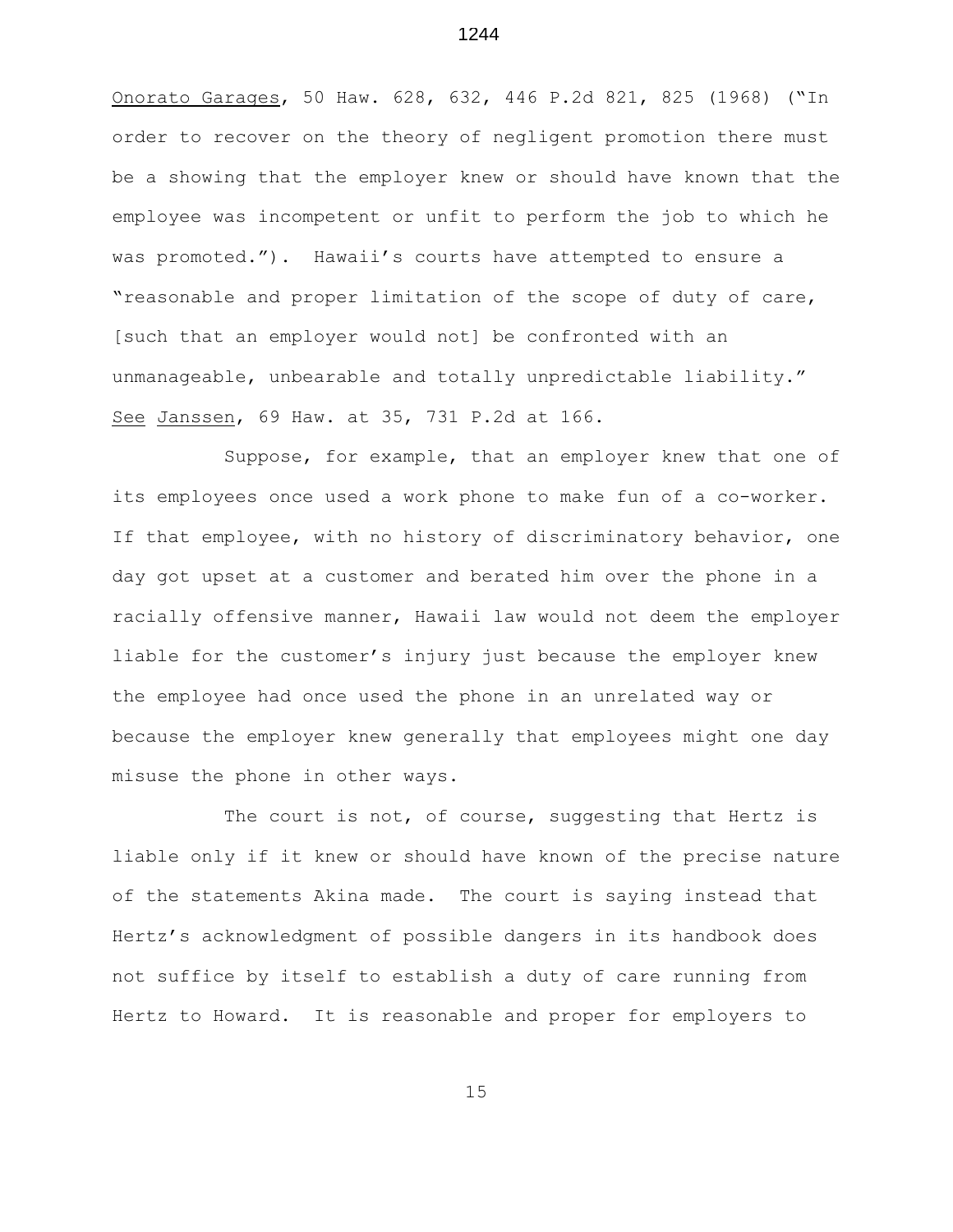warn against possibilities, but nothing in Hawaii law equates the recognition of possibilities, without more, with the establishment of a duty. Here, the only "more" is Akina's Facebook posting some years earlier about seeing Fernandez nearly walk into a tree. Howard's argument would require employers to monitor every statement by every employee, as discriminatory statements might be made in person, over the phone, over the internet, and in letters or other written materials. This is an impossible burden.

In the absence of a duty to protect Howard from Akina's post, Hertz is entitled to summary judgment on Howard's claims for negligent supervision and negligent retention. Having granted summary judgment on these grounds, this court need not address the other elements of these claims.

#### **B. Negligent Training.**

Hertz is also entitled to summary judgment as to the negligent training claim because Hertz owed Howard no duty of care relevant to his claim. This court addresses the negligent training claim separately because the analysis with respect to duty differs somewhat from the duties related to the negligent supervision and negligent retention claims.

Hawaii appellate law has not explicitly defined the contours of a negligent training claim. This court therefore turns to other jurisdictions for guidance on this issue.

16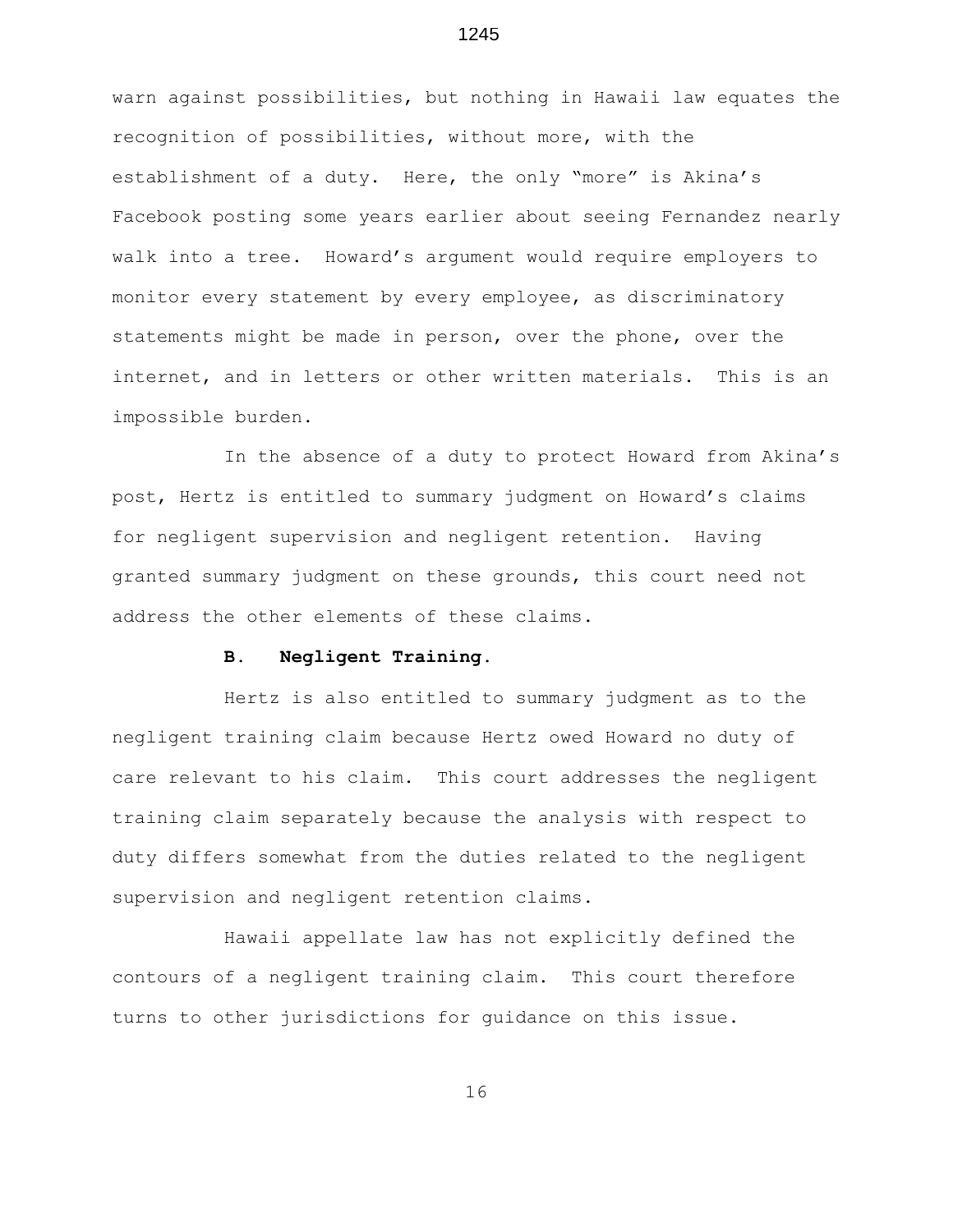Takahashi v. Loomis Armored Car Serv., 625 F.2d 314, 316 (9th Cir. 1980) (lacking controlling state law, a "federal court sitting in diversity must use its own best judgment in predicting how the state's highest court would decide the case. In so doing, a federal court may be aided by looking to well-reasoned decisions from other jurisdictions").

Other jurisdictions note that an employer has a duty to train an employee when a particular job task poses a foreseeable risk of harm if performed without adequate training. See, e.g., Adler v. WestJet Airlines, Ltd., 31 F. Supp. 3d 1381, 1388 (S.D. Fla. 2014) ("A plaintiff asserting a negligent training claim must allege that it was harmed as a result of an employer's failure to adequately train an employee, and that the nature of the employment put the plaintiff in a 'zone of risk' such that the employer had a duty running to the plaintiff."); Finkle v. Regency CSP Ventures Ltd. P'ship, 27 F. Supp. 3d 996, 1000 (D.S.D. 2014) ("A negligent training claim suggests that the manner or circumstances of the employee's training by the employer inadequately or defectively coached, educated, or prepared its employees for the performance of their job duties."); Garcia ex rel. Marin v. Clovis Unified School Dist., 627 F. Supp. 2d 1187 (E.D. Cal. 2009) (requiring plaintiff who alleges negligent training under California law to show that employer negligently trained employee as to performance of

17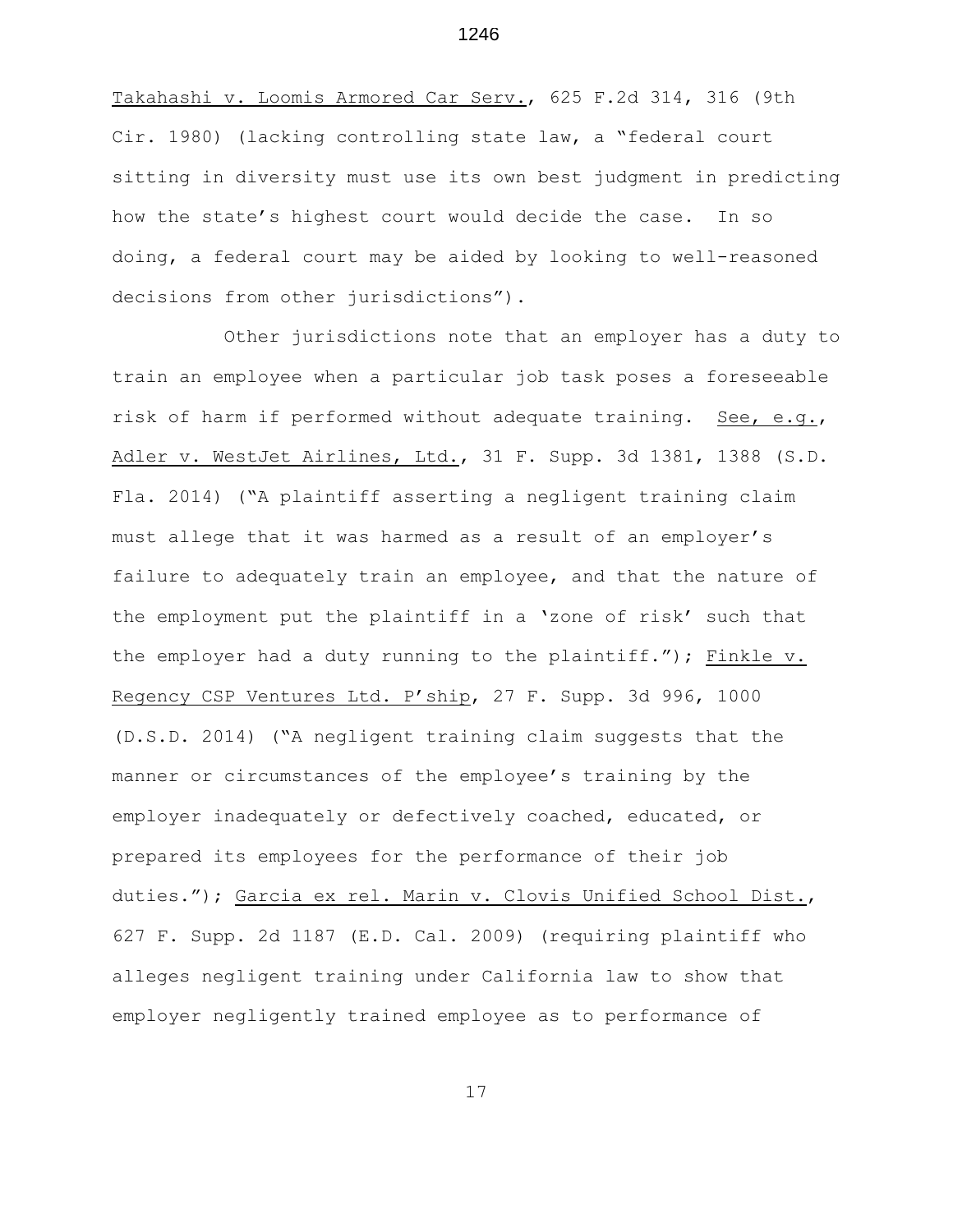employee's job duties and that such negligent instruction caused plaintiff to suffer injury or damage as a result of employee's carrying out of job duties); Focke v. U.S., 597 F. Supp. 1325, 1347 (D. Kan. 1982) ("Depending upon the particular job in question, it seems incumbent upon the employer to provide a reasonable amount of training to an employee so as to allow him to carry out his duties without endangering either himself, fellow employees or third persons.").

Thus, for example, an employer has been said to have a duty to train a security guard in how to apprehend a suspected shoplifter. See Miller v. Wal-Mart Stores, Inc., 580 N.W.2d 233, 238 (Wis. 1998) ("[L]oss prevention employees are entrusted with special duties and given authority to stop individuals suspected of shoplifting. Because it is foreseeable that if not properly trained, a loss prevention employee could cause harm to someone, we believe that Wal-Mart has a duty of care toward its patrons."). Similarly, employers have been held to have duties to train social workers in the handling of psychiatric patients, see Focke, 597 F. Supp. at 1347, drivers of company vehicles, see Finkle, 27 F. Supp. 3d at 1000, and airline staff who transport disabled passengers, see Adler, 31 F. Supp. 3d at 1388. These cases make it clear that a plaintiff may not simply assert that an employer has a general duty to train its employees. To hold

18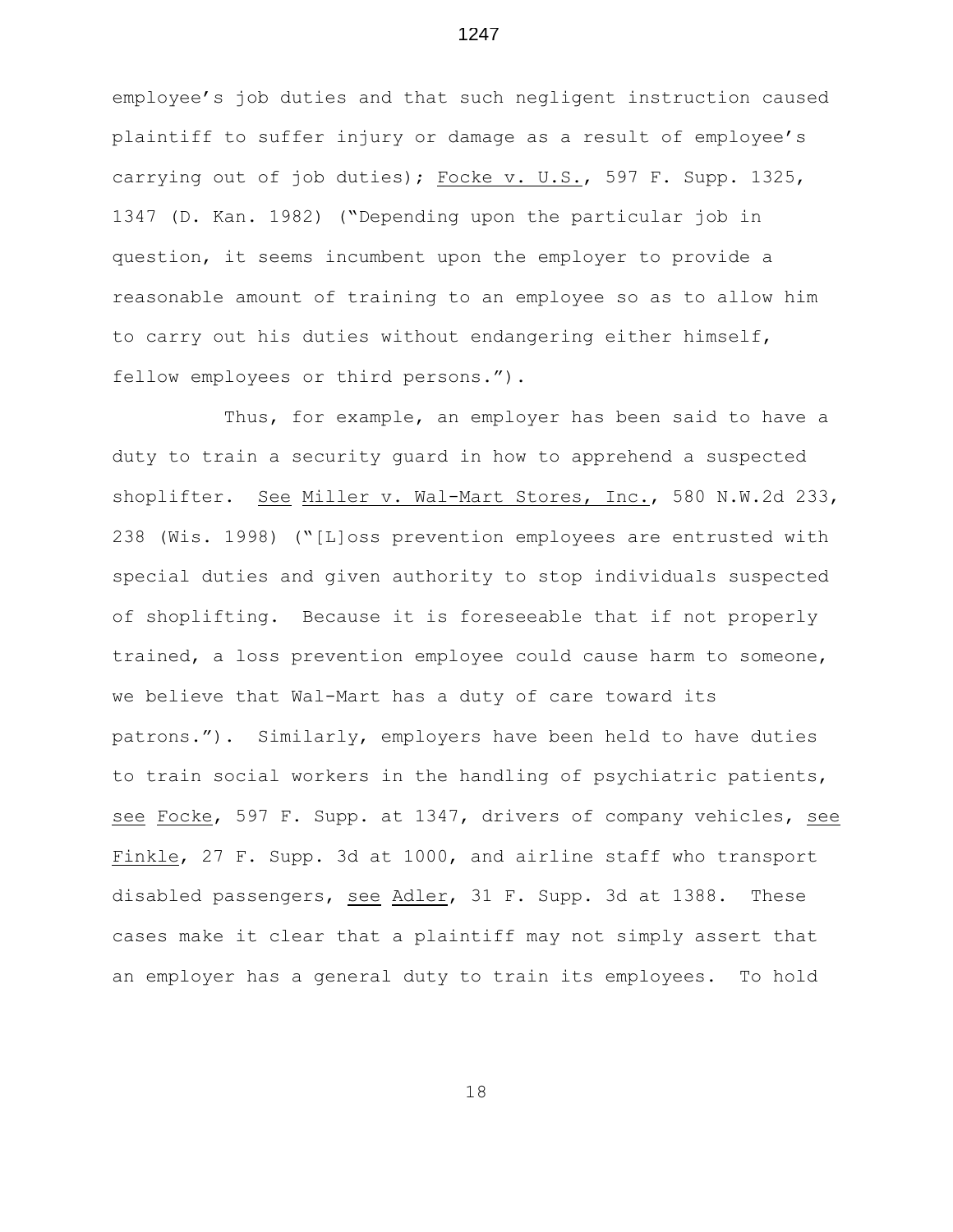otherwise would require employers to become insurers against all dangers caused by their employees, whether foreseeable or not.

 Doe Parents No. 1 v. State, Dep't of Educ., 100 Haw. 34, 58 P.3d 545 (2002), suggests that Hawaii, like the jurisdictions identified above, will impose a duty to train only in connection with a specific job duty. In that case, the State was found liable for having negligently trained a school principal in the handling of allegations of sexual abuse by a teacher. Id. at 91, 58 P.3d at 602 (Acoba, J., concurring). The court recognized that the State owed a duty to public school students and their parents to provide "training and/or implementation of standards regarding allegations of sexual abuse, including the interview by [the principal] and the failure to notify the children's parents regarding the potential abuse." Id. The basis of the duty was the notion that the State knew or should have known that its failure to adequately train the principal in the performance of these particular job duties created a foreseeable risk of harm to the students and their parents. The court concluded that the negligent training claim properly rested on the performance of a specific job duty that posed a foreseeable risk of harm when performed without proper training.

With these principles in mind, this court turns to Howard's negligent training claim. Howard fails on several

19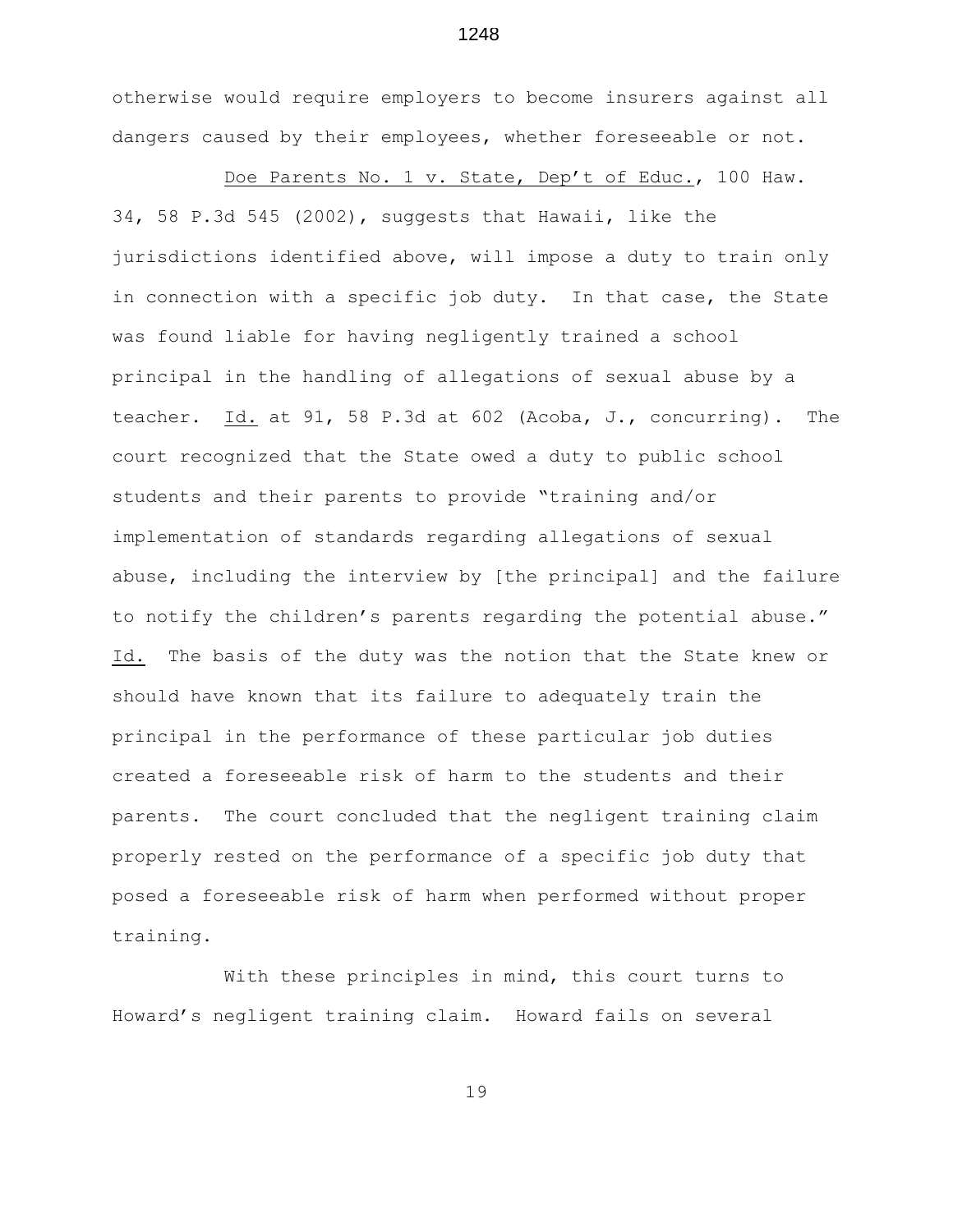attempts to establish that Hertz owed him a duty to train its employees. First, Howard argues that "Hertz has a duty to properly train its employees to conduct themselves in a lawful manner in their interactions with their customers and the public." See ECF No. 126, PageID # 1140. The duty, as articulated, fails to identify any specific aspect of Akina's, Fernandez's, or any other Hertz employee's job that poses a risk of danger to Hertz customers as a result of Hertz's failure to train. Indeed, the duty articulated by Howard would require Hertz to train its employees to avoid all unfavorable interactions with or relating to customers. See ECF No. 126, PageID # 1140. Howard's reference to "a lawful manner" appears to encompass the requirement that employers avoid all behavior that might even arguably be tortious. An employee's display of mere impatience might, under Howard's definition, support a claim that an employer's negligent failure to train the employee caused a sensitive third party to suffer emotional distress. Imposing such a burden would contravene the basic principle with respect to negligence that a defendant only has a duty of care to protect against reasonably foreseeable harm. See, e.g., Pulawa, 112 Haw. at 12, 143 P.3d at 1214 ("if it is not reasonably foreseeable that the particular plaintiff will be injured if the expected harm in fact occurs, the defendant does not owe that plaintiff a duty reasonably to prevent the expected harm" (quoting Doe

1249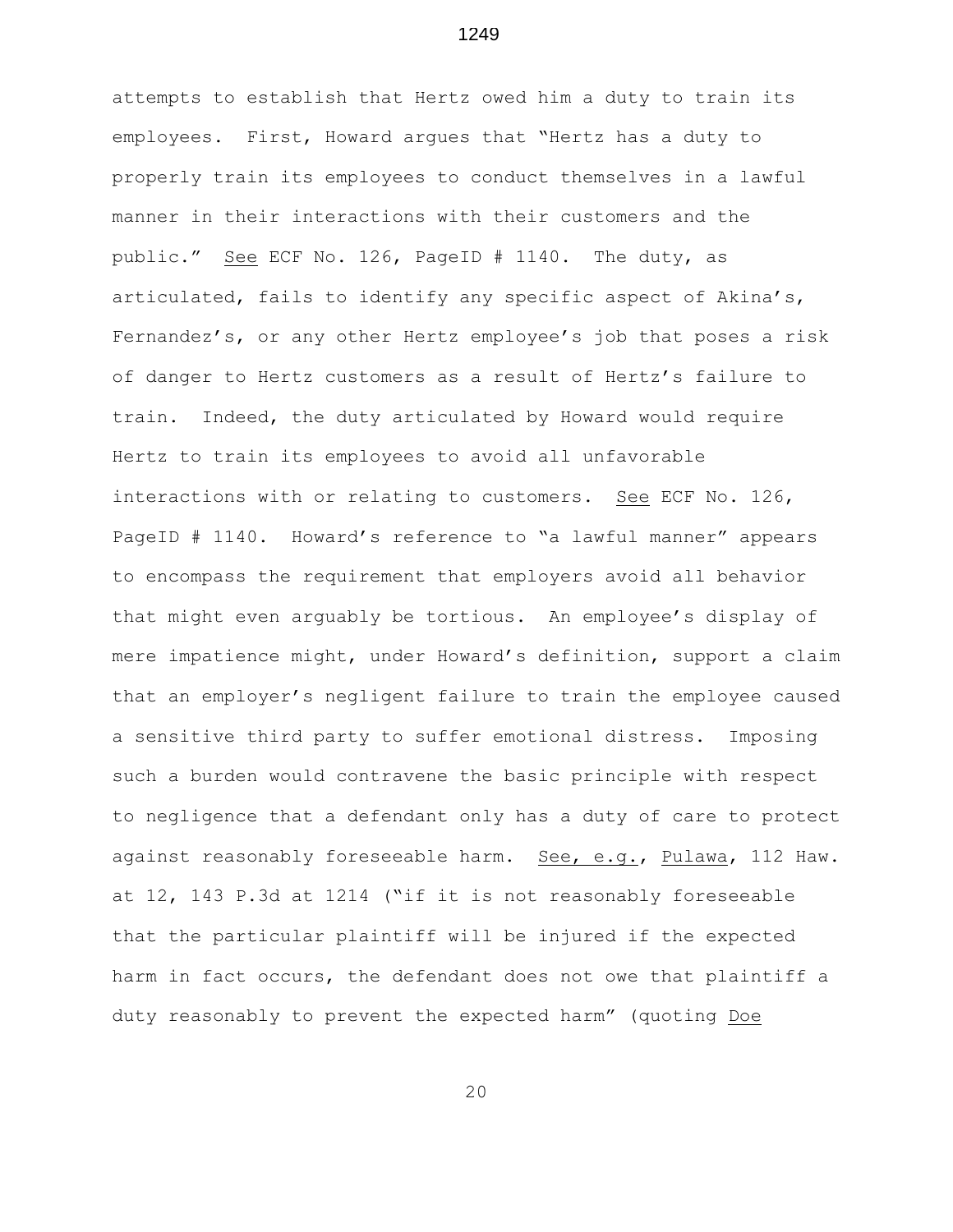Parents, 100 Haw. at 72, 58 P.3d at 583)). Such a limitless duty cannot serve as the basis for a negligent training claim.

Howard also argued, at the hearing on the motion, that Hertz had a contractual duty to train that gave rise to its tort duty to train. According to Howard, the contractual duty arose out of a letter written by Hertz's CEO to its employees, stating that "[Hertz's] commitment to [its employees] is to offer periodic training so that [they] better understand the requirements [of Hertz's handbook]." ECF No. 106-11, PageID # 995. Howard explained:

> Well, the only reason why I impute a [tort] duty [to train] is because of what [Hertz's CEO said in] his letter to all employees. I mean when the head of all heads says this is the way it should be and makes his employees sign a document attesting that they will adhere to that and then it's not adhered to I think that is right there there's some negligence if [Akina's supervisor, Fernandez, is] not paying attention to what the boss says.

Howard added that he was a third-party beneficiary of this purported contract between Hertz and its employees, thereby transforming the alleged contractual duty between employer and employee into an independent tort duty running to him.

Howard's argument fails as a matter of law. Howard ignores the distinction between tort and contract, which have differing purposes that give rise to differing duties. See Foley

1250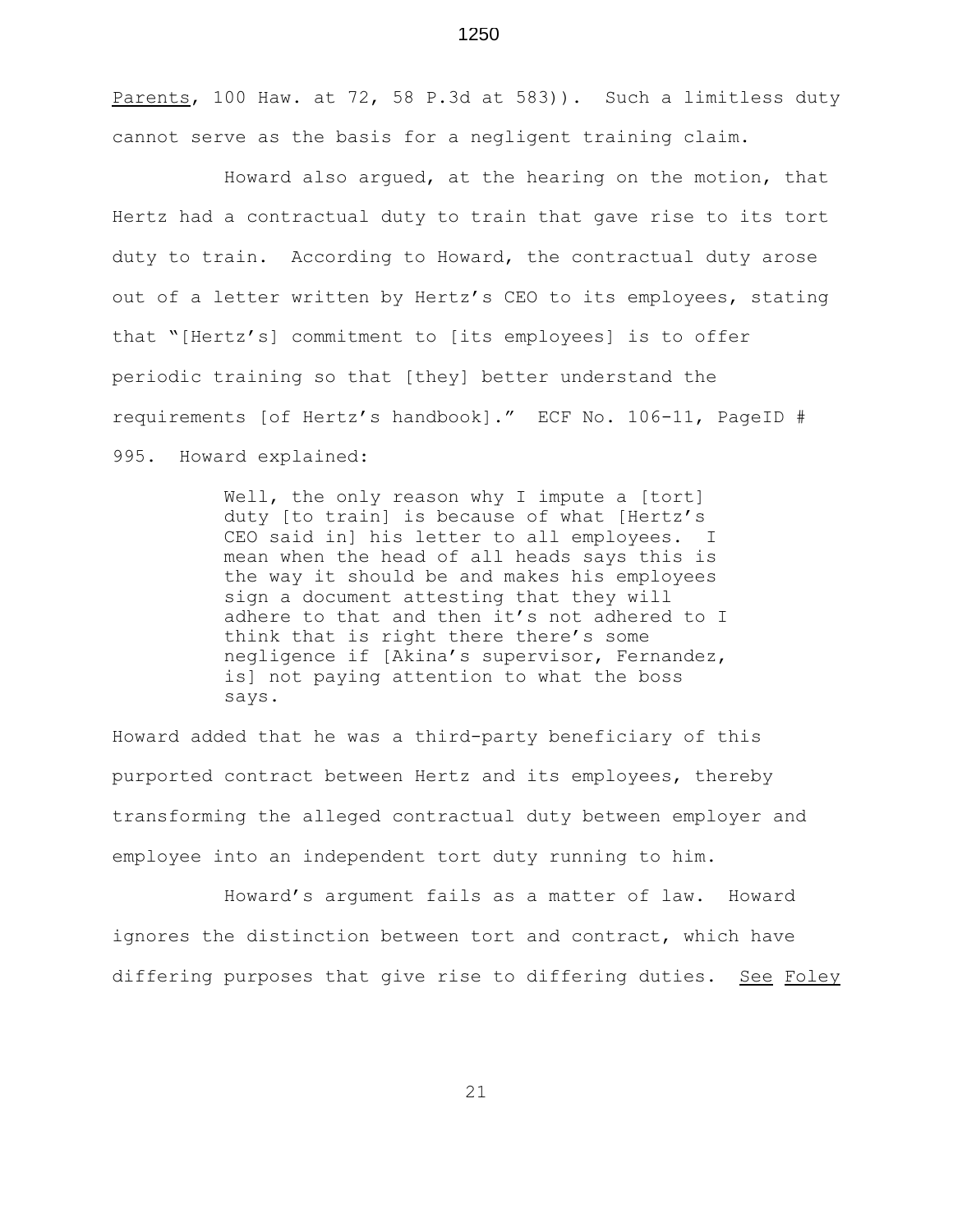v. Interactive Data Corp., 765 P.2d 373, 389 (Cal. 1988). As the Seventh Circuit notes:

> [T]he source of the duty in tort and contract differs. In tort the law prescribes the duties members of society owe to one another and establishes remedies for their breach. In contract the source of the duty is the consent or promise of the contracting parties, who order their own relationship.

Lyon Fin. Services, Inc. v. Illinois Paper & Copier Co., 732 F.3d 755, 764 (7th Cir. 2013), certified question answered, 848 N.W.2d 539 (Minn. 2014) (citing Restatement (Second) of Torts § 4 cmt. c)); see also Ass'n of Apartment Owners of Newtown Meadows ex rel. its Bd. of Dirs. v. Venture 15, Inc., 115 Haw. 232, 277, 167 P.3d 225, 284 (2007), as corrected on denial of reconsideration (Sept. 20, 2007) ("Contract law is designed to enforce the expectancy interests created by agreement between the parties and seeks to enforce standards of quality. This standard of quality must be defined by reference to that which the parties have agreed upon. In contrast, tort law is designed to secure the protection of all citizens from the danger of physical harm to their persons or to their property and seeks to enforce standards of conduct. These standards are imposed by society, without regard to any agreement.").

Admittedly, there are limited situations in which a tort duty may arise out of a contract. There is, for example, an insurer's duty to settle a claim in good faith. See Enoka v. AIG

1251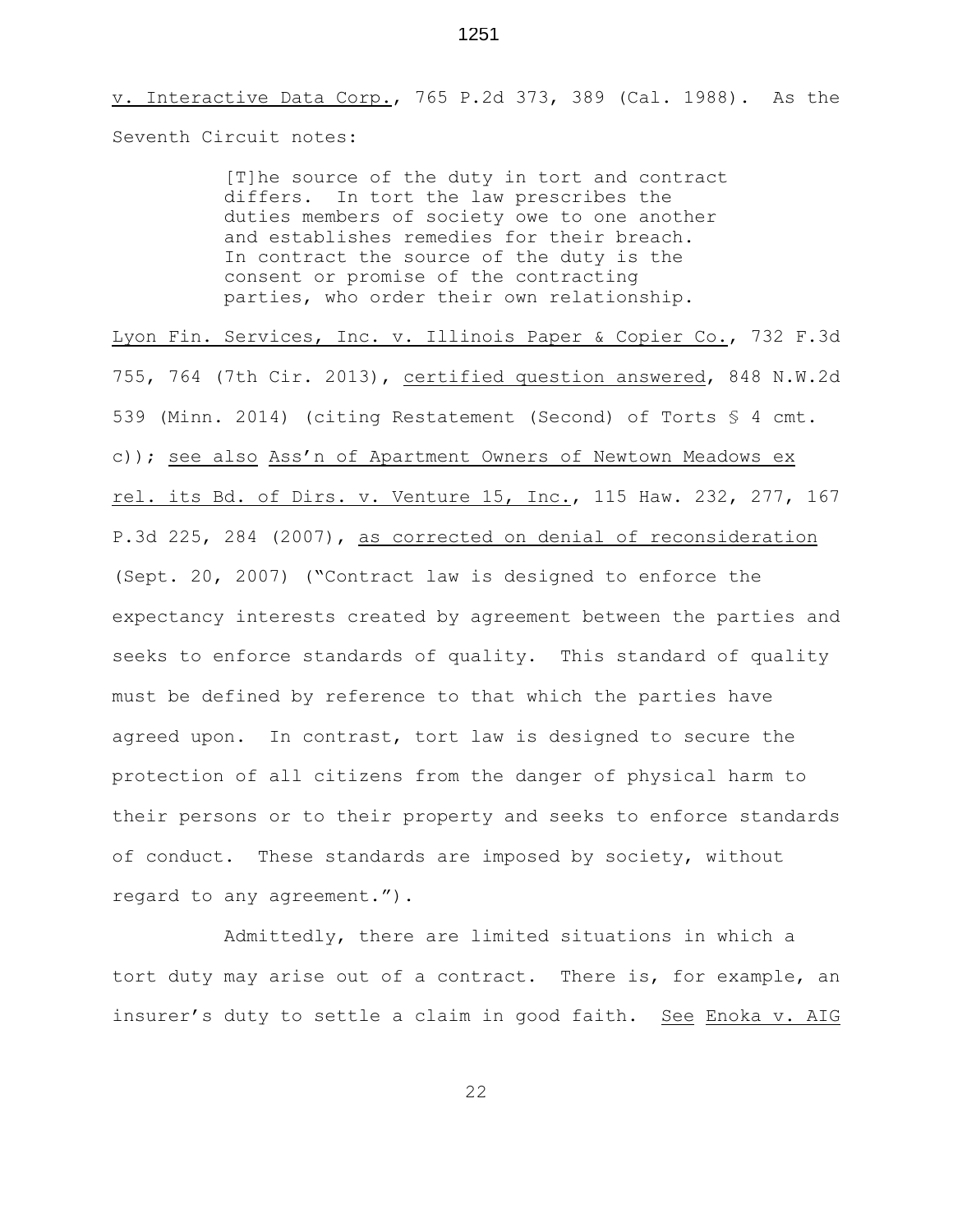Hawaii Ins. Co., Inc., 109 Haw. 537, 549, 128 P.3d 850, 862 (2006), as corrected (Feb. 28, 2006). However, Howard does not show that any analogous situation is present here. Even if Howard did establish that Hertz owed its employees a contractual duty to train, this does not translate into a tort duty to train that runs to Howard. $2$ 

Howard also argues that a duty to train arises by virtue of his being in a "special relationship" with Hertz as its "business visitor," pursuant to the Restatement (Second of Torts) §§ 314(a)(3) and 332(3). See ECF No. 126, PageID # 1139. Section 314(a) provides that a possessor of land who holds it open to the public is under a duty to members of the public who enter in response to his of her invitation to "take reasonable action (a) to protect them against unreasonable risk of physical harm, and (b) to give them first aid after it knows or has reason to know that they are ill or injured, and to care for them until they can be cared for by others." Section 332(3) defines a "business visitor" as "a person who is invited to enter or remain

 $2$  Because the court rejects Howard's argument that the alleged contractual duty establishes the necessary tort duty, it need not address the other factual and legal issues Howard would have to prove to establish that a contractual duty to train extended to Howard, including whether: 1) the CEO's letter or the "Acknowledgment and Certification" constitutes a contractual requirement that Hertz will train its employees with respect to the use of social media; and 2) whether the alleged contractual duty was intended to benefit customers like Howard as third-party beneficiaries.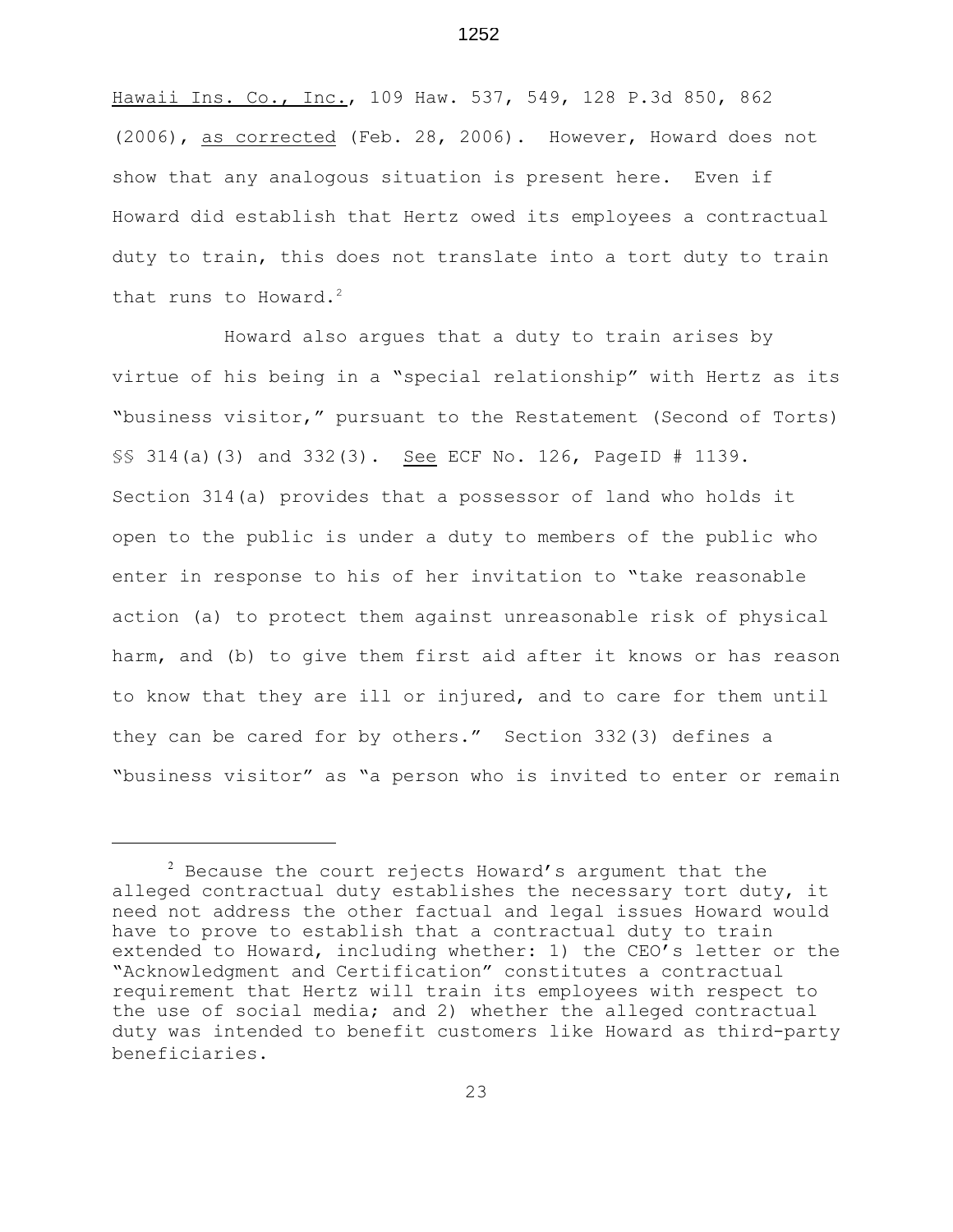on land for a purpose directly or indirectly connected with business dealings with the possessor of the land."

This court finds no case in Hawaii, and Howard fails to point to any, that imposes this duty in cases like Howard's. The Hawaii cases this court is aware of all imposed a duty to protect a business visitor against the risk of physical harm occurring on the premises. See, e.g., Winfrey v. GGP Ala Moana LLC, 130 Haw. 262, 308 P.3d 891 (2013); Touchette v. Ganal, 82 Haw. 293, 922 P.2d 347 (1996). Howard has not alleged, let alone shown, that he was physically injured on Hertz's premises as a result of Akina's or anyone else's conduct. Instead, he alleges psychological injuries that, even if they are accompanied by physical symptoms, are distinguishable from direct injuries occurring while a person is on another's premises.

Even if Hertz was under a duty to train Akina and others to prevent the harm allegedly suffered by Howard, Howard provides no evidence that such a duty was breached. According to Fernandez, she instructed Akina in 2009 or 2010 not to post anything related to Hertz on Facebook, and Akina told Fernandez he understood and would not post anything in the future. See ECF No. 104-5, PageID #s 877-78. Howard makes no attempt to describe what additional training Hertz should have provided.

24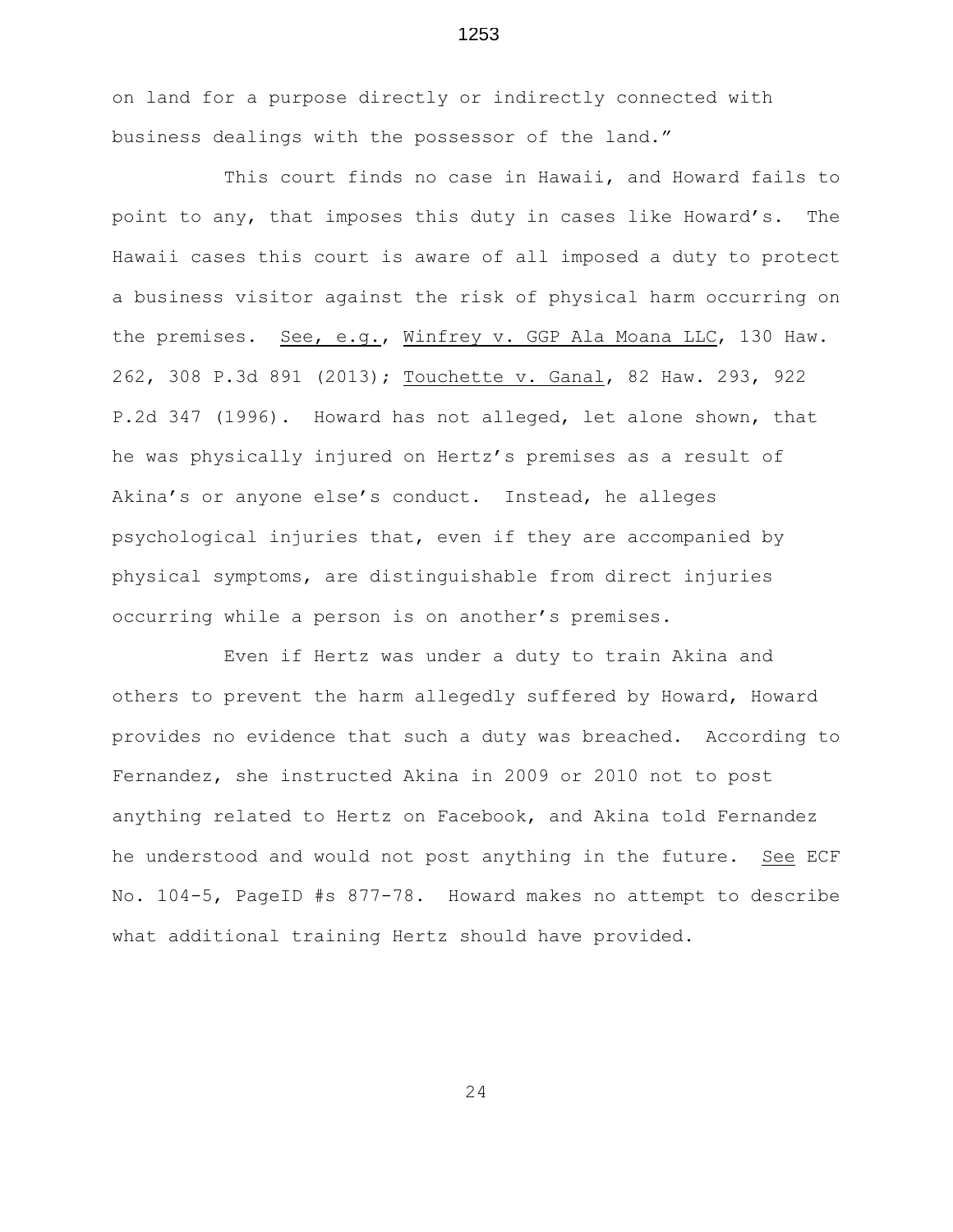## **C. Howard Is Not Entitled to Additional Time for Discovery.**

As an alternative to granting summary judgment in favor of Hertz on the present record, Howard asks the court to allow him "additional time to complete taking critical discovery and obtain additional declarations pursuant to Rule 56(d)(2) especially as the Discovery deadline has not yet passed." See ECF No. 106-1, PageID # 957.

Howard says:

certain critical subpoenas can and should still be taken that verify allegations set forth in Plaintiff Maurice Howard's . . . pleadings regarding his claims for Negligent Retention, Negligent Supervision and Negligent Training.

. . . .

Howard specifically seeks discovery from Facebook regarding Facebook postings by Shawn Akina.

. . . .

Howard has newly discovered evidence regarding Shawn Akina that he seeks to pursue in Discovery.

ECF No. 106-1, PageID # 957.

A party requesting a Rule 56(d) continuance bears the burden of (1) filing a timely application that specifically identifies relevant information; (2) demonstrating that there is some basis to believe that the information sought exists; and (3) establishing that such information is essential to resist the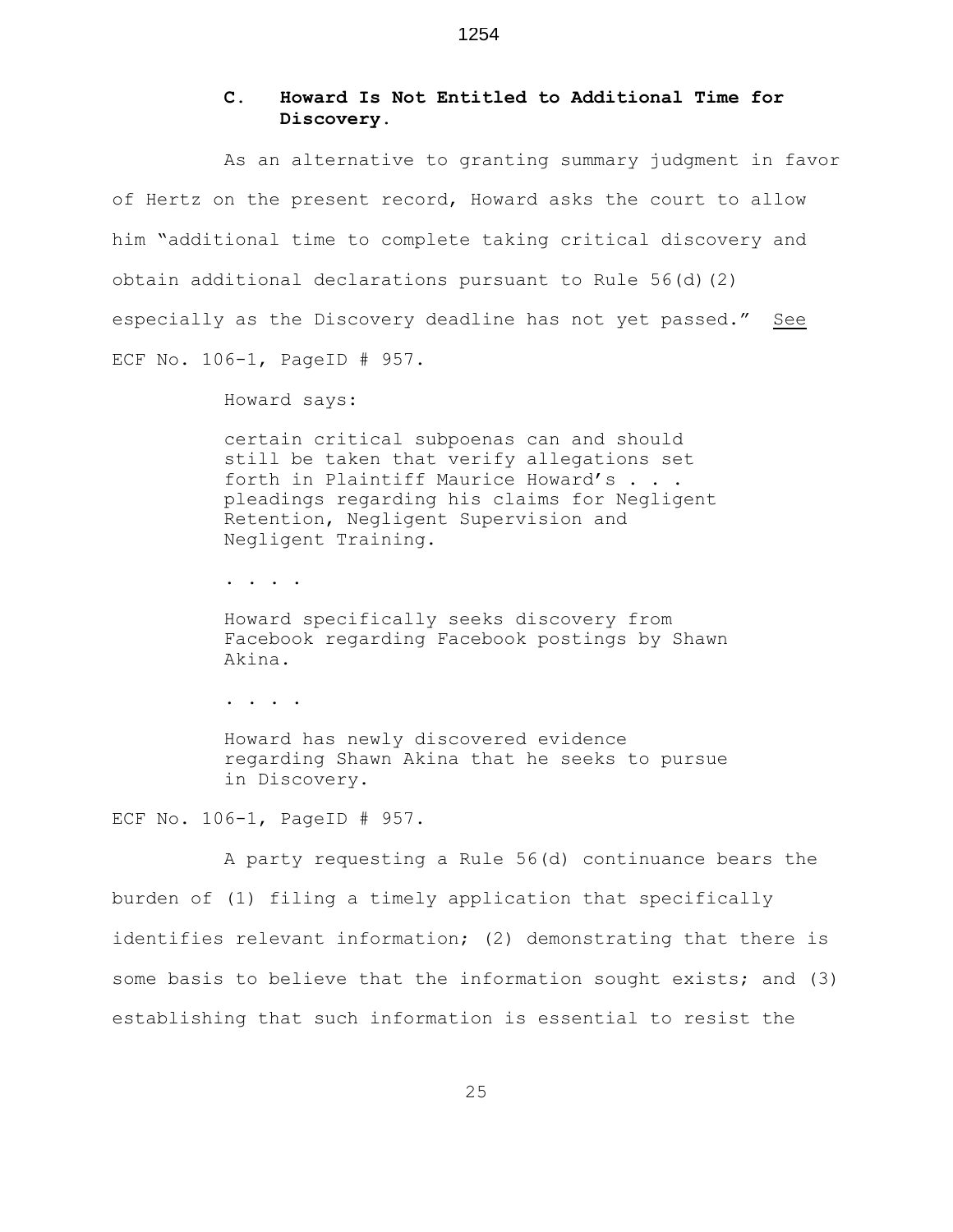summary judgment motion. See Emp'rs Teamsters Local Nos. 175 & 505 Pension Trust Fund v. Clorox Co., 353 F.3d 1125, 1130 (9th Cir. 2004) (citation omitted); accord Moss v. U.S. Secret Serv., 572 F.3d 962, 966 n.3 (9th Cir. 2009) ("Rule 56([d]) requires a party seeking postponement of a summary judgment motion to show how additional discovery would preclude summary judgment and why it cannot immediately provide specific facts demonstrating a genuine issue of material fact." (punctuation, quotation marks, and citation omitted)).

Howard does not satisfy any of these requirements with regard to the first two forms of discovery (subpoenas and discovery from Facebook). Howard does not explain what facts the subpoenas may provide or how those facts could demonstrate that there is a genuine issue of fact precluding summary judgment. Nor does Howard explain how discovery from Facebook would show that Fernandez knew of the posts, which is the critical issue with regard to Howard's negligent supervision and negligent retention claims against Hertz.

Hertz has recently turned over to Howard some documents regarding Akina's termination, which Hertz had withheld as privileged work product. See ECF No. 138. Having reviewed the documents in camera, the court concludes that they do not preclude summary judgment as to any of Howard's remaining claims. Howard argues that further discovery is warranted, but points to

26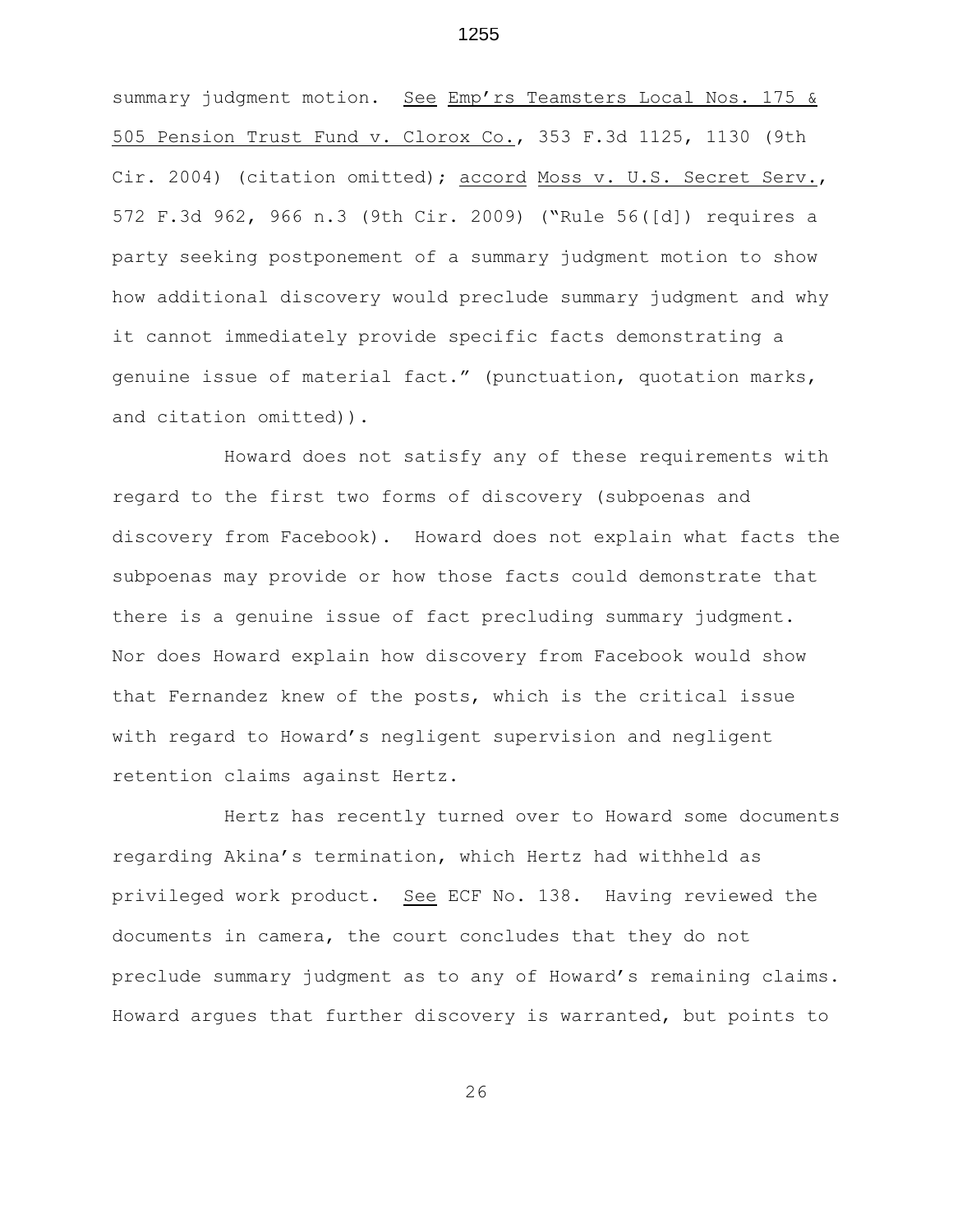no specific discovery. No Rule 56(d) continuance is justified under the circumstances.

1256

Under Rule 56(d), "If a nonmovant shows by affidavit or declaration that, for specified reasons, it cannot present facts essential to justify its opposition, the court may:  $\ldots$  (2) allow time to obtain affidavits or declarations or to take discovery." The party seeking a Rule 56(d) continuance must demonstrate that it diligently pursued discovery. See Pfingston v. Ronan Eng'g Co., 284 F.3d 999, 1005 (9th Cir. 2002) ("The failure to conduct discovery diligently is grounds for the denial of a Rule 56(f) motion."); Mackey v. Pioneer Nat'l Bank, 867 F.2d 520, 524 (9th Cir. 1989) ("A movant cannot complain if it fails diligently to pursue discovery before summary judgment."); Conkle v. Jeong, 73 F.3d 909, 914 (9th Cir. 1995) ("the district court does not abuse its discretion by denying further discovery if the movant has failed diligently to pursue discovery in the past").

Howard cannot complain that he needs more time to conduct discovery when he has not shown diligence in seeking that discovery. Howard filed his original Complaint on November 22, 2013. See ECF No. 1. Although the parties agreed for a while to defer discovery, that agreement appears to have ended once the court ruled on an earlier motion to dismiss in October 2014. See ECF No. 28, PageID # 213; ECF No. 30, PageID # 228. Howard does not, for example, explain why he did not pursue discovery from or